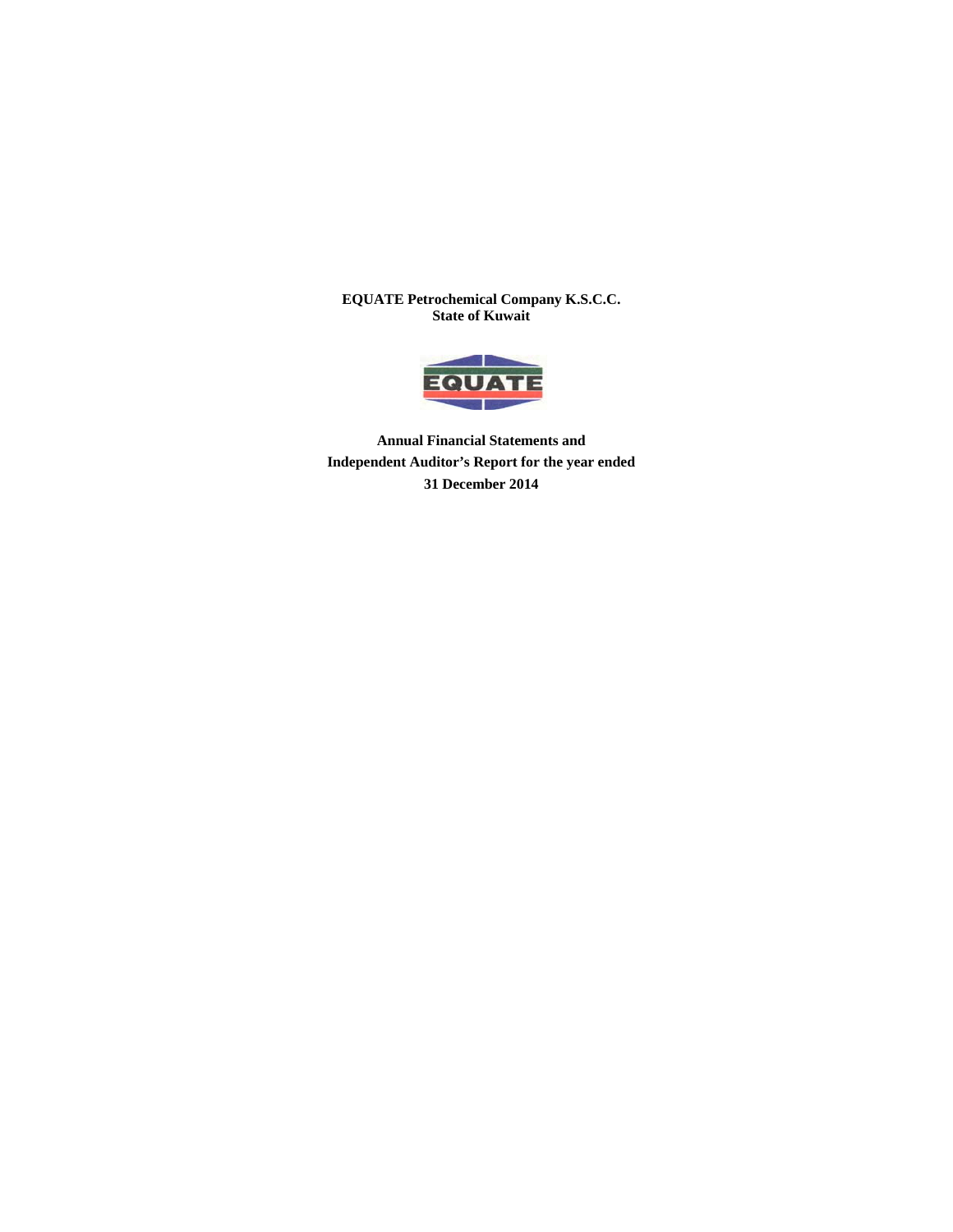| <b>Contents</b>                                            | Page           |
|------------------------------------------------------------|----------------|
| <b>Independent Auditor's Report</b>                        | $1 - 2$        |
| <b>Statement of Financial Position</b>                     | 3              |
| Statement of Profit or Loss and other comprehensive income | $\overline{4}$ |
| Statement of Changes in Equity                             | 5              |
| <b>Statement of Cash Flows</b>                             | 6              |
| Notes to the Financial Statements                          | $7 - 27$       |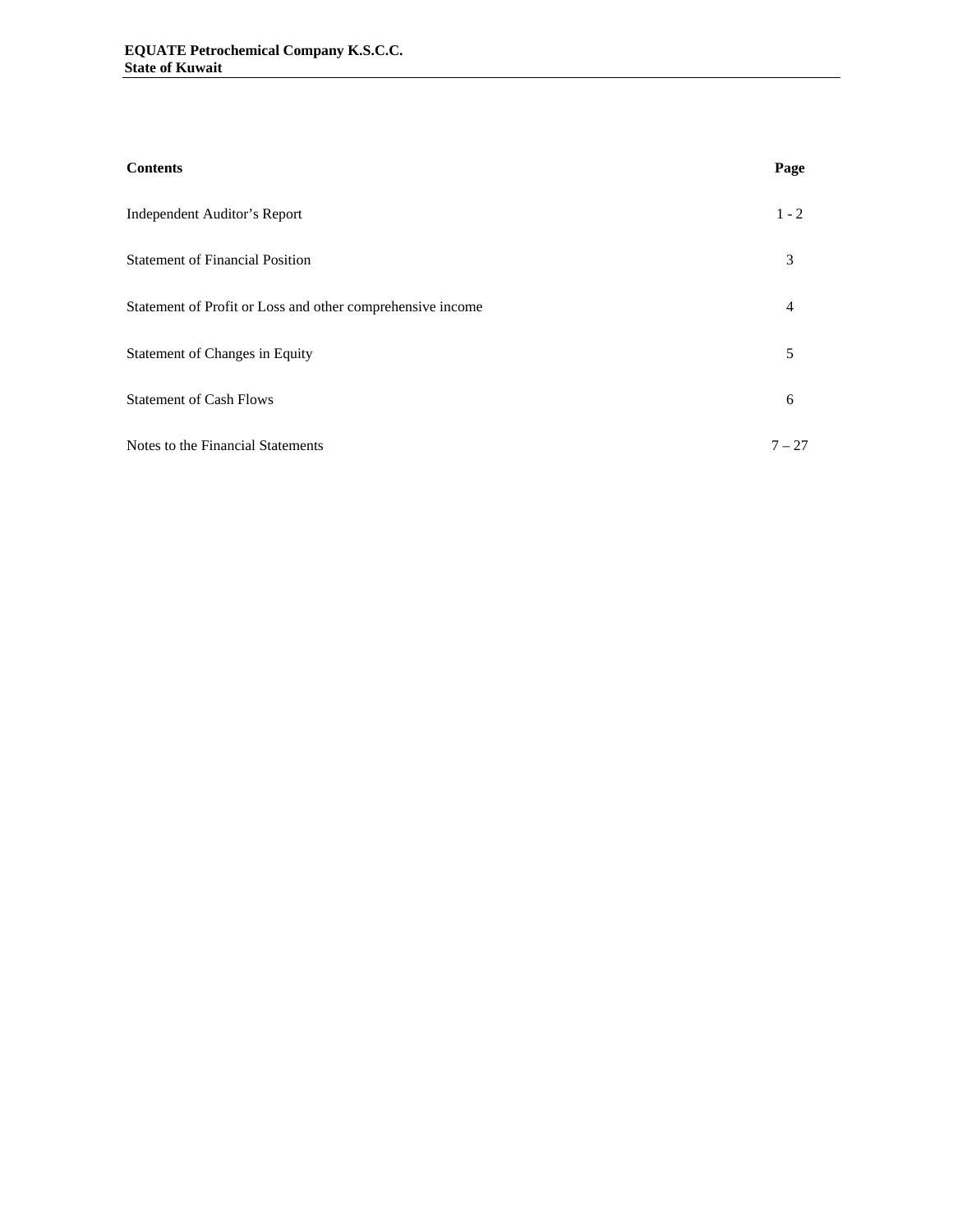# Deloitte.

#### Deloitte & Touche Al-Wazzan & Co.

Ahmed Al-Jaber Street, Sharq Dar Al-Awadi Complex, Floors 7 & 9 P.O. Box 20174, Safat 13062 or P.O. Box 23049 Safat 13091 Kuwait

Tel: +965 22408844, 22438060 Fax: +965 22408855, 22452080

www.deloitte.com

# EQUATE Petrochemical Company K.S.C.C. **State of Kuwait**

#### INDEPENDENT AUDITOR'S REPORT TO THE SHAREHOLDERS

#### **Report on the Financial Statements**

We have audited the accompanying financial statements of EQUATE Petrochemical Company K.S.C.C ("the Company"), which comprise the statement of financial position as at 31 December 2014 and the statements of profit or loss and other comprehensive income, changes in equity and cash flows for the financial year then ended and summary of significant accounting policies and other explanatory information.

# Management's Responsibility for the Financial Statements

Management is responsible for the preparation and fair presentation of these financial statements in accordance with International Financial Reporting Standards, and for such internal control as management determines is necessary to enable the preparation of financial statements that are free from material misstatement, whether due to fraud or error.

#### Auditor's Responsibility

Ę

畽

司

귫

國

雨

覊

國

靈

國

霵

兩

露

靏

扉

國

ä,

曬

Our responsibility is to express an opinion on these financial statements based on our audit. We conducted our audit in accordance with International Standards on Auditing. Those standards require that we comply with ethical requirements and plan and perform the audit to obtain reasonable assurance about whether the financial statements are free from material misstatement.

An audit involves performing procedures to obtain audit evidence about the amounts and disclosures in the financial statements. The procedures selected depend on the auditor's judgment, including the assessment of the risks of material misstatement of the financial statements, whether due to fraud or error. In making those risk assessments, the auditor considers internal control relevant to the entity's preparation and fair presentation of the financial statements in order to design audit procedures that are appropriate in the circumstances, but not for the purpose of expressing an opinion on the effectiveness of the entity's internal control. An audit also includes evaluating the appropriateness of accounting policies used and the reasonableness of accounting estimates made by management, as well as evaluating the overall presentation of the financial statements.

We believe that the audit evidence we have obtained is sufficient and appropriate to provide a basis for our audit opinion.

#### Opinion

In our opinion, the financial statements present fairly, in all material respects, the financial position of the Company as at 31 December 2014, and its financial performance and its cash flows for the year then ended in accordance with International Financial Reporting Standards.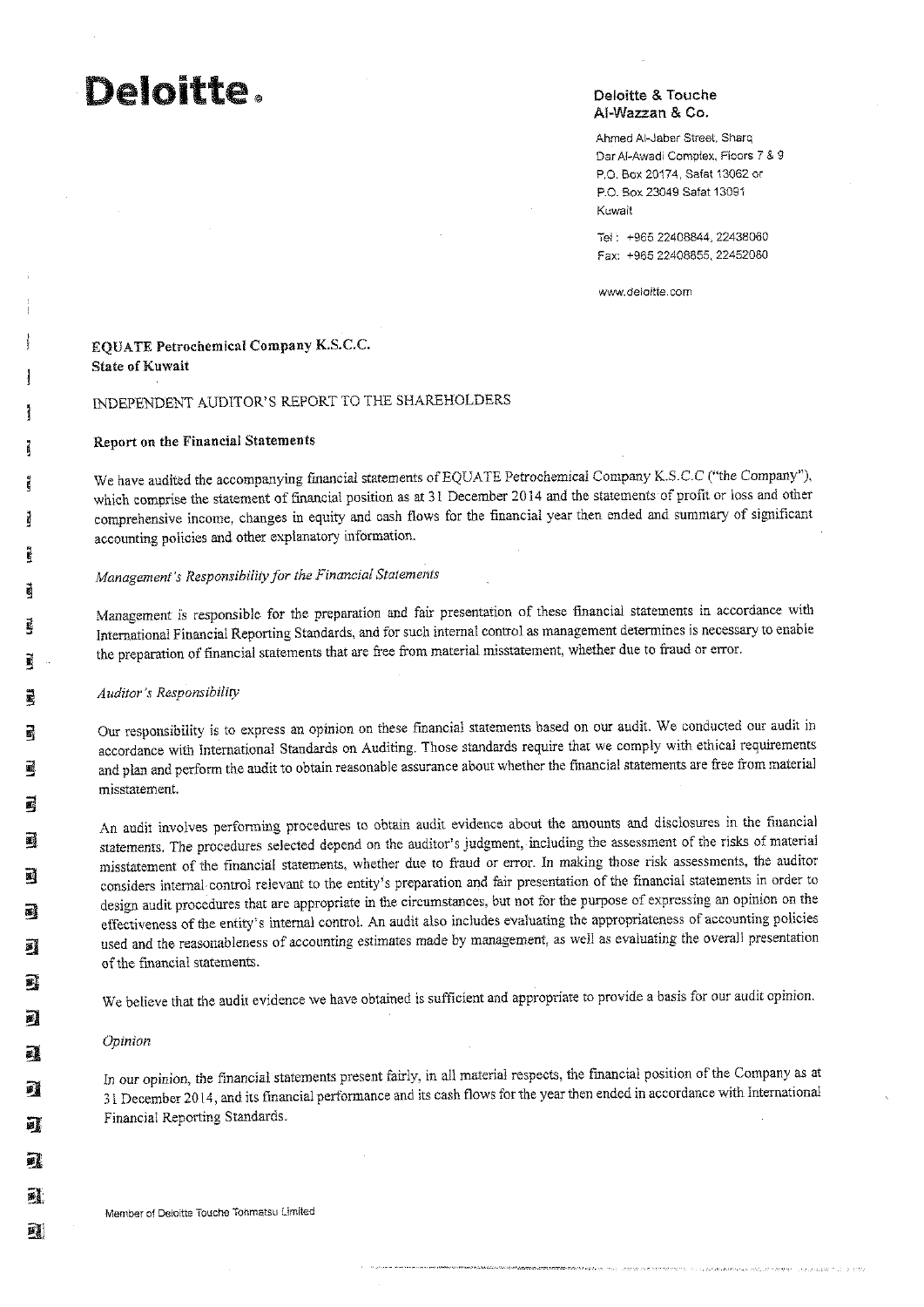# **Deloitte.**

EQUATE Petrochemical Company K.S.C.C. **State of Kuwait** 

INDEPENDENT AUDITOR'S REPORT TO THE SHAREHOLDERS (Continued)

# Report on Other Legal and Regulatory Requirements

Furthermore, in our opinion, proper books of accounts have been kept by the Company, and the financial statements, together with the contents of the report of the Company's Board of Directors relating to these financial statements, are in accordance therewith. We further report that we obtained all the information and explanations that we required for the purpose of our audit; and that the financial statements incorporate all information that is required by the Companies Law No. 25 of 2012, as amended, and its Executive Regulations and by the Company's Memorandum of Incorporation and Articles of Association, as amended, that an inventory was duly carried out; and that, to the best of our knowledge and belief, no violations of the Companies Law No. 25 of 2012, as amended, and its Executive Regulations or of the Company's Memorandum of Incorporation and Articles of Association, as amended, have occurred during the financial year ended 31 December 2014 that might have had a material effect on the business of the Company or on its financial position.

Bader A. Al-Wazzan Licence No. 62A Deloitte & Touche Al-Wazzan & Co.

Kuwait 11 February 2015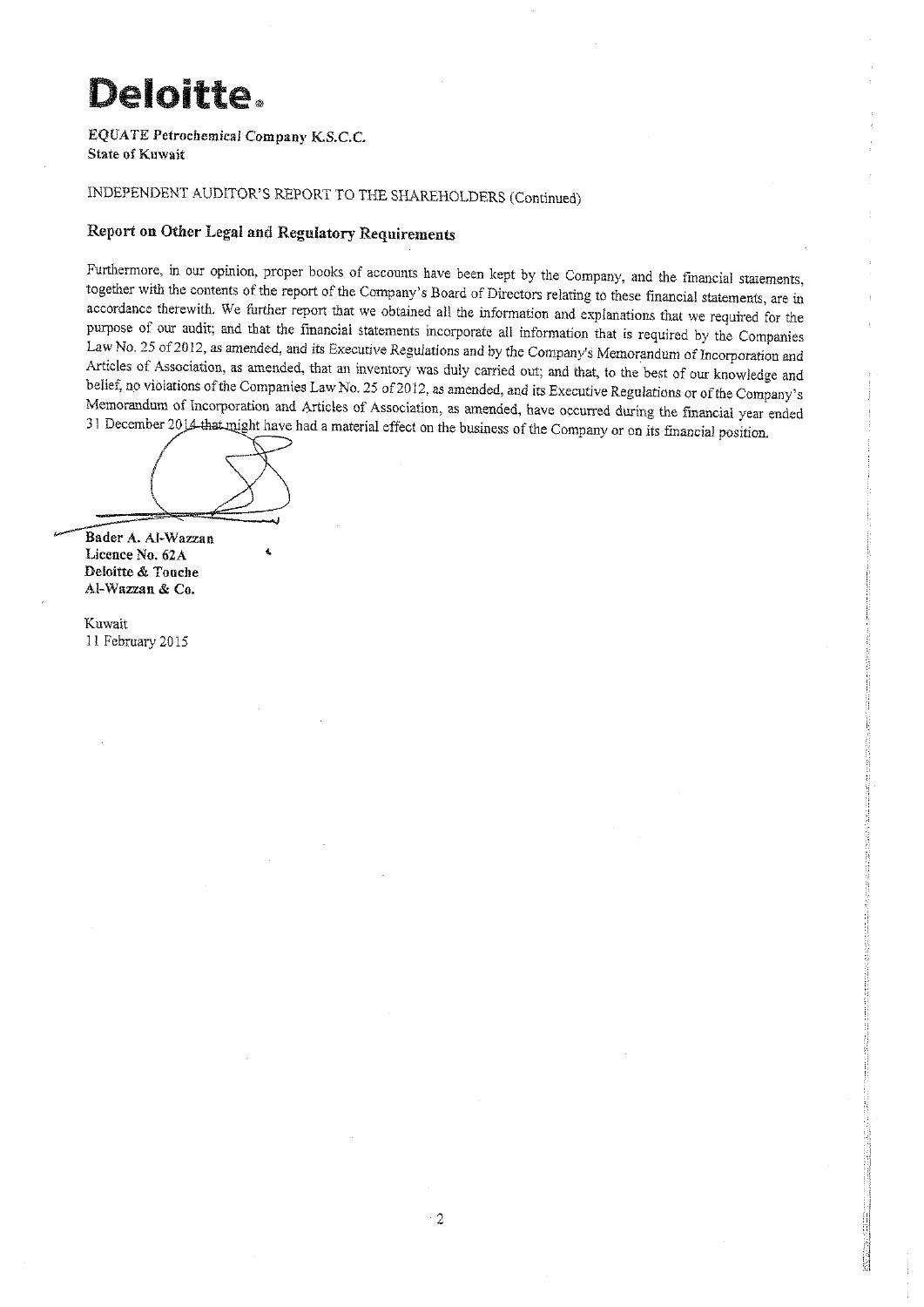# EQUATE Petrochemical Company K.S.C.C. State of Kuwait

# Statement of Financial Position as at 31 December 2014



|                                                |       | <b>US \$ '000</b>      |                        |  |
|------------------------------------------------|-------|------------------------|------------------------|--|
|                                                | Notes | 2014                   | 2013                   |  |
| <b>ASSETS</b>                                  |       |                        |                        |  |
| Non-current assets                             |       |                        | 1,167,023              |  |
| Property, plant and equipment                  | 3     | 1,231,110              | 54,677                 |  |
| Intangible assets                              | 4     | 47,219                 | 1,083,594              |  |
| Loans to related parties                       | 13    | 909,924<br>2,188,253   | 2,305,294              |  |
| Current assets                                 | 5     | 121,110                | 114,922                |  |
| Inventories                                    | 13    | 173,670                | 164,410                |  |
| Loans to related parties                       |       | 142,315                | 180,165                |  |
| Due from related parties                       | 13    |                        | 16,812                 |  |
| Prepayments and other receivables              |       | 21,264                 | 180,669                |  |
| Trade receivables                              | б     | 127,572                | 979,465                |  |
| Cash and bank balances                         | 7     | 809,380                |                        |  |
|                                                |       | 1,395,311<br>3,583,564 | 1,636,443<br>3,941,737 |  |
| <b>EQUITY and LIABILITIES</b>                  |       |                        |                        |  |
| Shareholders' equity                           |       |                        |                        |  |
| Share capital                                  | 8     | 700,000                | 700,000                |  |
| Treasury shares                                | 8     | (450,000)              | (450,000)              |  |
| Statutory reserve                              | 8     | 350,000                | 350,000                |  |
| Remeasurement of retirement benefit obligation |       | (28,976)               | (28, 778)              |  |
| Retained earnings                              |       | 567,306                | 769,698                |  |
| Total equity                                   |       | 1,138,330              | 1,340,920              |  |
| Non-current liabilities                        |       |                        |                        |  |
| Loans and borrowings                           | 9     | 1,056,239              | 1,257,861              |  |
| Deferred income                                | 10    | 420,588                | 452,755                |  |
| Retirement benefit obligation                  | 11    | 230,505                | 218,083                |  |
| Long term incentives                           |       | 7,168                  | 6,323                  |  |
|                                                |       | 1,714,500              | 1,935,022              |  |
| Current liabilities                            | 9     | 352,180                | 341,400                |  |
| Loans and borrowings                           | 10    | 32,167                 | 32,167                 |  |
| Deferred income                                |       | 7,442                  | 3,361                  |  |
| Long term incentives                           | 12    | 225,715                | 150,717                |  |
| Accruals and other liabilities                 | 13    | 55,179                 | 107,660                |  |
| Due to related parties                         |       | 58,051                 | 30,490                 |  |
| Trade payables                                 |       | 730,734                | 665,795                |  |
|                                                |       | 2,445,234              | 2,600,817              |  |
| <b>Total liabilities</b>                       |       | 3,583,564              | 3,941,731              |  |
|                                                |       |                        |                        |  |

Total equity and liabilities

 $\subset$ 

Abdulrasool Jafar Chairman

Mohammad Ahmed Husain President & Chief Executive Officer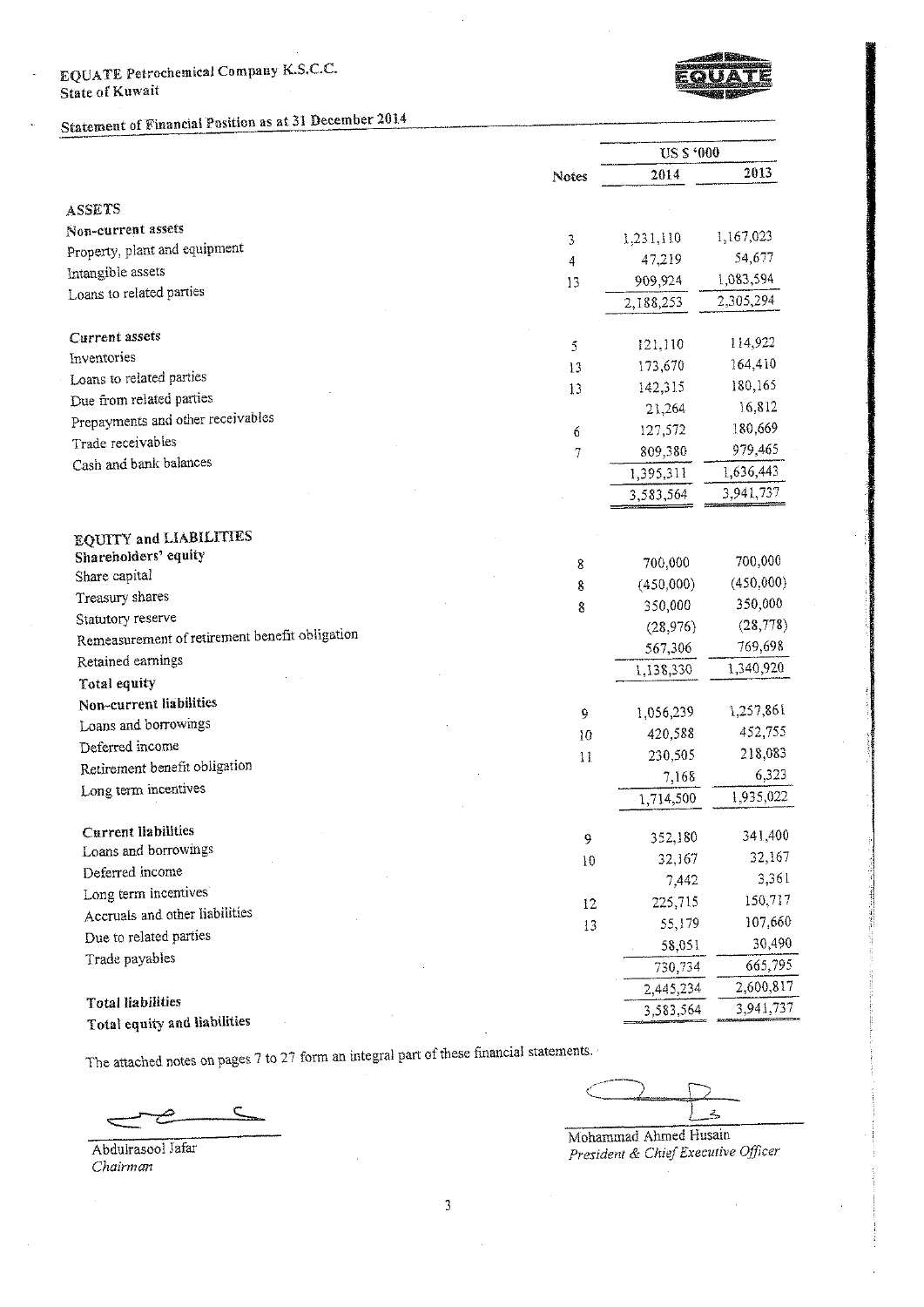

# **Statement of Profit or Loss and other Comprehensive Income – Year ended 31 December 2014**

|                                                                            |              | <b>US \$ '000</b> |             |
|----------------------------------------------------------------------------|--------------|-------------------|-------------|
|                                                                            | <b>Notes</b> | 2014              | 2013        |
| Sales                                                                      |              | 1,802,025         | 2,039,567   |
| Cost of sales                                                              | 14           | (1,243,301)       | (1,276,257) |
| <b>Gross profit</b>                                                        |              | 558,724           | 763,310     |
| Management fee                                                             |              | 8,628             | 7,970       |
| Reservation right fees                                                     | 10           | 32,167            | 32,167      |
| General, administrative and selling expenses                               | 15           | (32,987)          | (33,949)    |
| Insurance claim                                                            | 16           |                   | 9,910       |
| Other income/(expenses)                                                    |              | 1,229             | (1,690)     |
| Foreign exchange gain/(loss)                                               |              | 3,749             | (679)       |
| <b>Profit from operation</b>                                               |              | 571,510           | 777,039     |
| Finance income                                                             |              | 15,192            | 15,786      |
| Finance costs                                                              |              | (12, 699)         | (14,099)    |
| Profit before statutory contributions and Board of Directors' remuneration |              | 574,003           | 778,726     |
| <b>Contribution to KFAS</b>                                                |              | (5,725)           | (7, 787)    |
| Contribution to Zakat                                                      |              | (901)             | (1,168)     |
| Board of Directors' remuneration                                           |              | (80)              | (79)        |
| Net profit for the year                                                    |              | 567,297           | 769,692     |
| Other comprehensive income                                                 |              |                   |             |
| Items that will not be reclassified subsequently to profit or loss         |              |                   |             |
| Remeasurements of retirement benefit obligation                            |              | (198)             | 404         |
| Other comprehensive (expenses)/income for the year                         |              | (198)             | 404         |
| Total comprehensive income for the year                                    |              | 567,099           | 770,096     |
| Earnings per share (Cents) - Basic and diluted                             | 18           | 26.3              | 35.6        |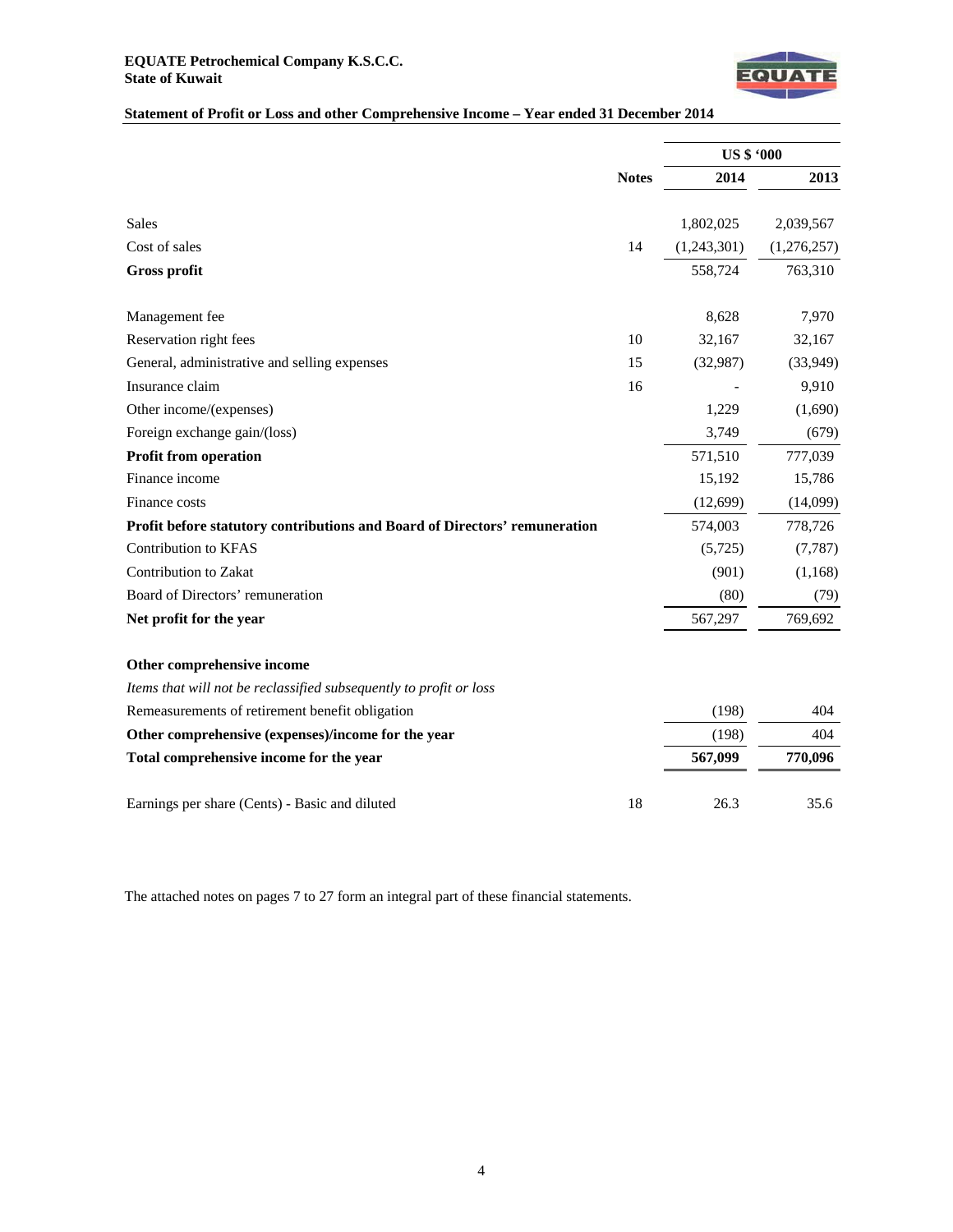# **EQUATE Petrochemical Company K.S.C.C. State of Kuwait**

# **Statement of Changes in Shareholders' Equity – Year ended 31 December 2014**



| <b>Share</b><br>capital | <b>Treasury</b><br>shares | <b>Statutory</b><br>reserve | <b>Retained</b><br>earnings | <b>Remeasurement of</b><br>retirement benefit<br>obligations | <b>Total</b> |
|-------------------------|---------------------------|-----------------------------|-----------------------------|--------------------------------------------------------------|--------------|
| 700,000                 | (450,000)                 | 350,000                     | 576,707                     | (29, 182)                                                    | 1,147,525    |
|                         | $\overline{\phantom{a}}$  |                             | 769,692                     | $\overline{\phantom{a}}$                                     | 769,692      |
|                         |                           |                             |                             | 404                                                          | 404          |
|                         |                           |                             | 769,692                     | 404                                                          | 770,096      |
|                         |                           |                             | (576, 701)                  |                                                              | (576, 701)   |
| 700,000                 | (450,000)                 | 350,000                     | 769,698                     | (28, 778)                                                    | 1,340,920    |
|                         | ٠                         |                             | 567,297                     |                                                              | 567,297      |
|                         |                           |                             |                             | (198)                                                        | (198)        |
|                         |                           |                             | 567,297                     | (198)                                                        | 567,099      |
|                         |                           |                             | (769, 689)                  |                                                              | (769, 689)   |
| 700,000                 | (450,000)                 | 350,000                     | 567,306                     | (28, 976)                                                    | 1,138,330    |
|                         |                           |                             |                             | <b>US \$ '000</b>                                            |              |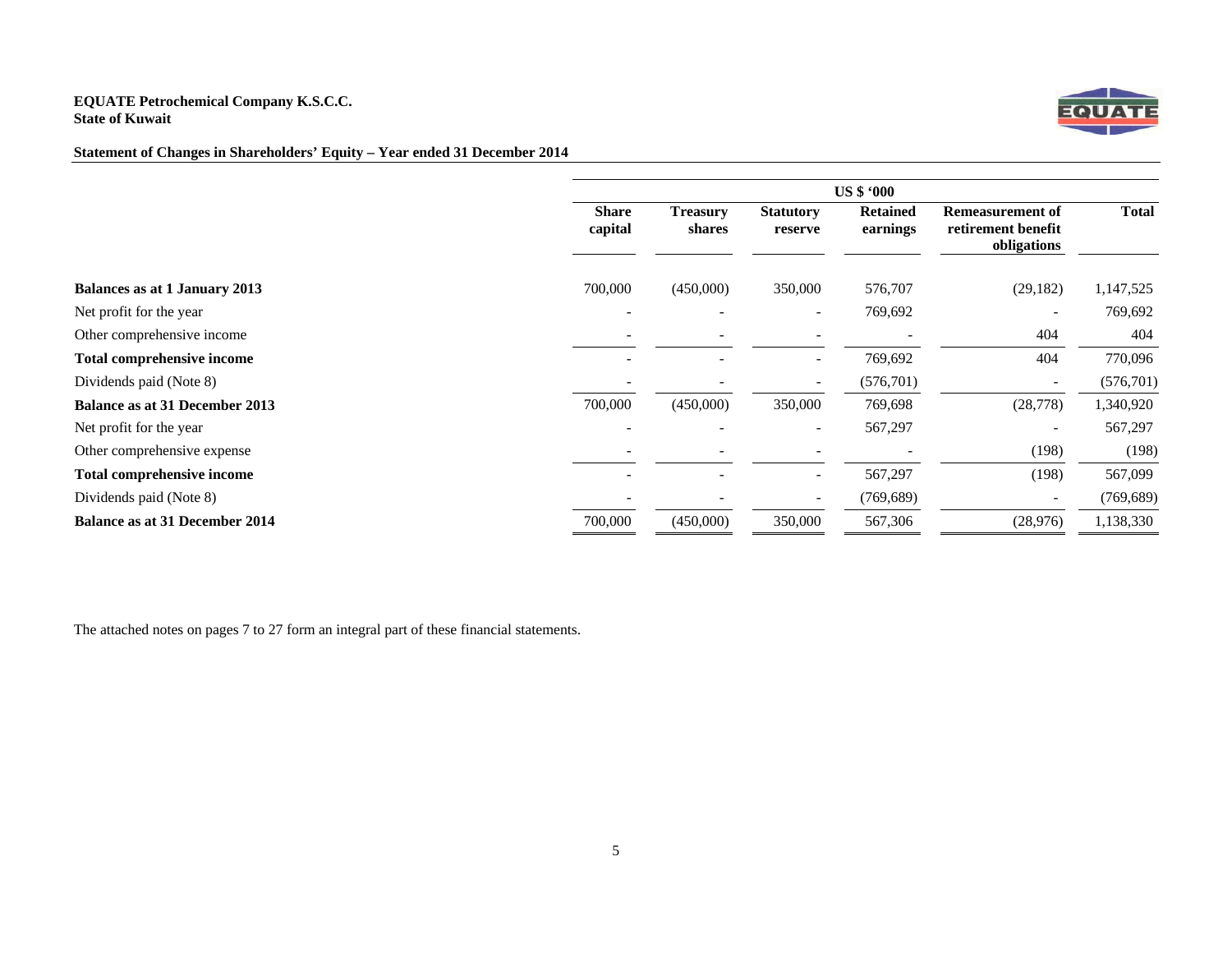#### **EQUATE Petrochemical Company K.S.C.C. State of Kuwait**



# **Statement of Cash Flows - Year ended 31 December 2014**

|                                                                     |                | <b>US \$ '000</b> |            |
|---------------------------------------------------------------------|----------------|-------------------|------------|
|                                                                     | <b>Note</b>    | 2014              | 2013       |
| <b>Cash flows - operating activities</b><br>Net profit for the year |                | 567,297           | 769,692    |
|                                                                     |                |                   |            |
| Adjustments:                                                        |                |                   |            |
| Depreciation                                                        | 3              | 151,061           | 157,930    |
| Amortisation                                                        | $\overline{4}$ | 12,183            | 11,712     |
| Reservation right fees                                              | 10             | (32, 167)         | (32, 167)  |
| Finance costs                                                       |                | 12,699            | 14,099     |
| Finance income                                                      |                | (15, 192)         | (15,786)   |
| Provision/(write back) for obsolete and slow moving inventories     | 5              | 1,500             | (3,000)    |
| Provision for retirement benefit obligation                         | 11             | 30,899            | 33,589     |
| Foreign exchange gain on retirement benefit obligations             | 11             | (9,147)           | (280)      |
| Provision for long term incentives                                  |                | 8,155             | 2,890      |
| Loss on property, plant and equipment on disposal                   |                | 721               |            |
| Operating profit before working capital changes                     |                | 728,009           | 938,679    |
| (Increase)/decrease in inventories                                  |                | (7,688)           | 2,261      |
| Decrease/(increase) in due from related parties                     |                | 37,713            | (18, 172)  |
| Decrease in trade receivables                                       |                | 53,097            | 15,530     |
| (Increase)/decrease in prepayments and other receivables            |                | (4,510)           | 2,226      |
| Decrease in insurance claim receivable                              |                |                   | 37,000     |
| (Decrease)/increase in accruals and other liabilities               |                | (3,558)           | 27,835     |
| Long term incentives paid                                           |                | (3,230)           | (5,067)    |
| (Decrease)/increase in due to related parties                       |                | (52, 481)         | 10,586     |
| Increase/(decrease) in trade payables                               |                | 27,562            | (21,218)   |
| Retirement benefit obligation paid                                  |                | (9,528)           | (6,695)    |
| Net cash from operating activities                                  |                | 765,386           | 982,965    |
| <b>Cash flows - investing activities</b>                            |                |                   |            |
| Purchase of property, plant and equipment                           | 3              | (137, 345)        | (26,791)   |
| Proceeds from sale of property, plant and equipment                 |                | 9                 |            |
| Purchase of intangible assets                                       | $\overline{4}$ | (4, 725)          |            |
| Investment in staff saving scheme                                   |                | (3,714)           | (7, 437)   |
| Placement of short term deposits                                    |                | (98, 308)         | (202, 114) |
| Long-term loans repaid by related parties                           |                | 164,410           | 156,284    |
| Finance income received                                             |                | 15,387            | 15,418     |
| Net cash used in investing activities                               |                | (64,286)          | (64, 640)  |
| <b>Cash flows - financing activities</b>                            |                |                   |            |
| Repayments of term debt                                             | 9              | (191,400)         | (181,940)  |
| Loan origination fees paid                                          |                |                   | (6)        |
| Finance costs paid                                                  |                | (12, 118)         | (13, 483)  |
| Dividends paid                                                      | $\,8\,$        | (769, 689)        | (576, 701) |
| Net cash (used in) financing activities                             |                | (973, 207)        | (772, 130) |
| Net (decrease)/increase in cash and cash equivalents                |                | (272, 107)        | 146,195    |
| Cash and cash equivalents at beginning of the year                  |                | 533,460           | 387,265    |
| Cash and cash equivalents at end of the year                        | 7              | 261,353           | 533,460    |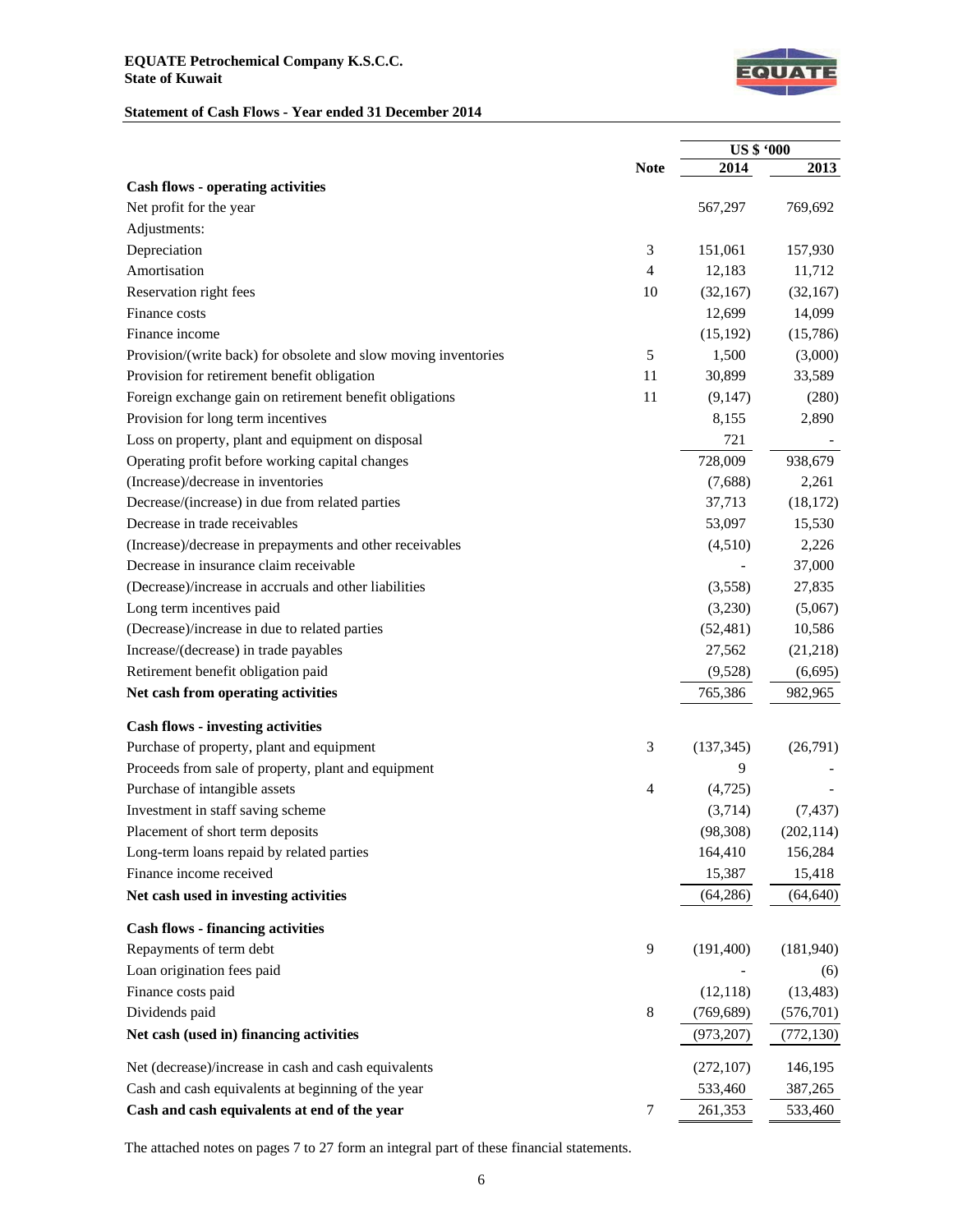



#### **1. Reporting entity**

EQUATE Petrochemical Company K.S.C.C. ("the Company") is a closed Kuwaiti Shareholding Company incorporated in the State of Kuwait on 20 November 1995. The Company is owned by DOW Europe Holding B.V. ("DEH"), Petrochemical Industries Company K.S.C. ("PIC"), Boubyan Petrochemical Company K.S.C. ("BPC") and Al-Qurain Petrochemical Industries Company K.S.C. ("QPIC").

The Company is engaged in the manufacture and sale of ethylene glycol ("EG") and polyethylene ("PE"). The Company also operates and maintains Olefins II, Styrene, Aromatics and Polypropylene plants on behalf of related entities in Kuwait.

The address of the Company's registered office is Olympia Tower, 6<sup>th</sup> floor, Salmiya, Kuwait.

These financial statements were approved for issue by Board of Directors on 11 February 2015 and are subject to approval of shareholders at the forth coming Annual General Meeting.

#### **2. Basis of preparation and significant accounting policies**

#### **2.1 Basis of preparation**

These financial statements have been prepared in accordance with International Financial Reporting Standards (IFRS) issued by the International Accounting Standards Board (IASB) and interpretations issued by the International Financial Reporting Interpretations Committee (IFRIC). These financial statements are prepared under the historical cost convention or amortised cost basis except for the following material items in the statement of financial position:

#### **Items** Measurement basis

| Derivative financial instruments | Fair value                                               |
|----------------------------------|----------------------------------------------------------|
| Retirement benefit obligation    | Present value of the unfunded defined benefit obligation |

The accounting policies used in the preparation of these financial statements are consistent with those used in the previous year except for the adoption of the following new and amended standards effective for the annual periods beginning on or after 1 January 2014.

#### *Investment Entities (Amendments to IFRS 10, IFRS 12 and IAS 27)*

These amendments effective for annual periods beginning on or after 1 January 2014 provide an exception to the consolidation requirement for entities that meet the definition of an investment entity under IFRS 10. The exception to consolidation requires investment entities to account for subsidiaries at fair value through profit or loss. The application of the amendment has had no impact on the disclosures or the amounts recognized in this financial statements,

#### *IAS 32: Financial Instruments: Presentation - Offsetting Financial Assets and Financial liabilities (Amendment)*

These amendments are effective for annual periods beginning on or after 1 January 2014. The amendments clarify the meaning of "currently has a legally enforceable right to set-off" and also clarify the application of the IAS 32 offsetting criteria to settlement systems (such as central clearing house systems) which apply gross settlement mechanisms that are not simultaneous. This standard does not have any impact on the financial position and performance of the Company.

#### *IAS 36: Impairment of Assets - Recoverable Amount Disclosures for Non-Financial Assets (Amendment)*

These amendments remove the unintended consequences of IFRS 13 on the disclosures required under IAS 36. In addition, these amendments require disclosure of the recoverable amounts for the assets or CGUs for which impairment loss has been recognized or reversed during the period. These amendments are effective retrospectively for annual periods beginning on or after 1 January 2014 with earlier application permitted, provided IFRS 13 is also applied. This standard does not have any impact on the financial position and performance of the Company.

#### *IAS 39 Novation of Derivatives and Continuation of Hedge Accounting (Amendment)*

These amendments provide relief from discontinuing hedge accounting when novation of a derivative designated as a hedging instrument meets certain criteria. These amendments are effective for annual periods beginning on or after 1 January 2014. This standard does not have any impact on the financial position and performance of the Company.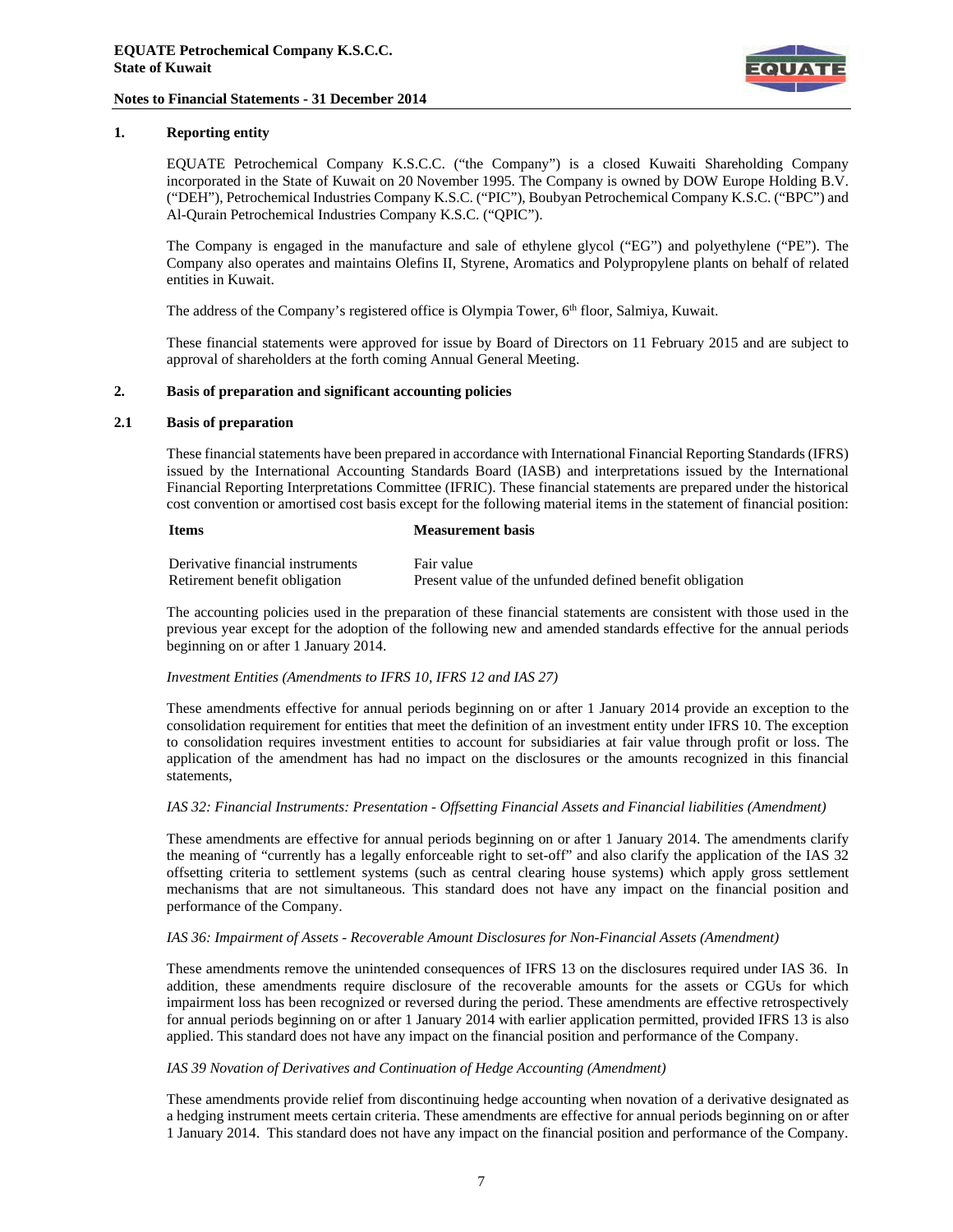

#### **2.2 New standards and interpretations issued but not yet effective**

The following International Accounting Standard Board (IASB) Standards have been issued but are not yet mandatory, and have not been early adopted by the Company:

#### *IFRS 9: Financial Instruments: Classification and Measurement*

The IASB issued IFRS 9 - Financial Instruments in its final form in July 2014 and is effective for annual periods beginning on or after 1 January 2018 with a permission to early adopt. IFRS 9 sets out the requirements for recognizing and measuring financial assets, financial liabilities and some contracts to buy or sell non- financial assets. This standard replaces IAS 39 Financial Instruments: Recognition and Measurement. The management of the Company is in the process of quantifying the impact of this standard.

The management of the Company is currently assessing the impact of the standard and does not anticipate any significant impact.

#### *IFRS 14 – Regulatory Deferral Accounts*

IFRS 14 permits an entity which is a first-time adopter of IFRS to continue to account, with some limited changes, for 'regulatory deferral account balances' in accordance with its previous reporting standards both on initial adoption of IFRS and in subsequent financial statements. Regulatory deferral account balances, and movements in them, are presented separately in the statement of financial position and statement of profit or loss and other comprehensive income, and specific disclosures are required. The standard was issued in January 2014 and applies to an entity's first annual IFRS financial statements for annual periods beginning on or after 1 January 2017. This is not relevant to the Company and is not expected to have any impact on the financial position or performance of the Company.

#### *IFRS 15 – Revenue from Contracts with Customers*

IFRS 15 specifies how and when an entity will recognize revenue as well as requiring such entities to provide users of financial statements with more informative, relevant disclosures. The standard provides a single, principles based five-step model to be applied to all contracts with customers. The standard was issued in May 2014 and applies to an annual financial statements beginning on or after 1 January 2017. The management of the Company is currently assessing the impact of the standard.

#### IAS 19 Defined Benefit Plans – Employee Contributions (Amendments)

The amendments to IAS 19 clarify how an entity should account for contributions made by employers or third parties to defined benefit plans, based on whether those contributions are dependent on the number of years of service provided by the employee.

For contributions that are independent on the number of years of service, the entity may either recognise the contributions as a reduction in the service cost in the period in which the related service is rendered, or to attribute them to the employees' period of service using the projected unit credit method; whereas for contributions that are dependent on the number of years of service, the entity is required to attribute them to the employees' period of service.

The Company does not anticipate that the application of these amendments to IAS 19 will have a significant impact on the Company's financial statements.

# **2.3 Functional and presentation currency**

These financial statements are presented in United States Dollars ("US\$") which is the Company's functional currency. All financial information presented in US\$ has been rounded to the nearest thousand. A separate set of financial statements is prepared in Kuwaiti Dinar ("KD") for purpose of submission to the Ministry of Commerce and Industry, State of Kuwait.

### **2.4 Property, plant and equipment**

Property, plant and equipment are measured at cost less accumulated depreciation and any accumulated impairment losses.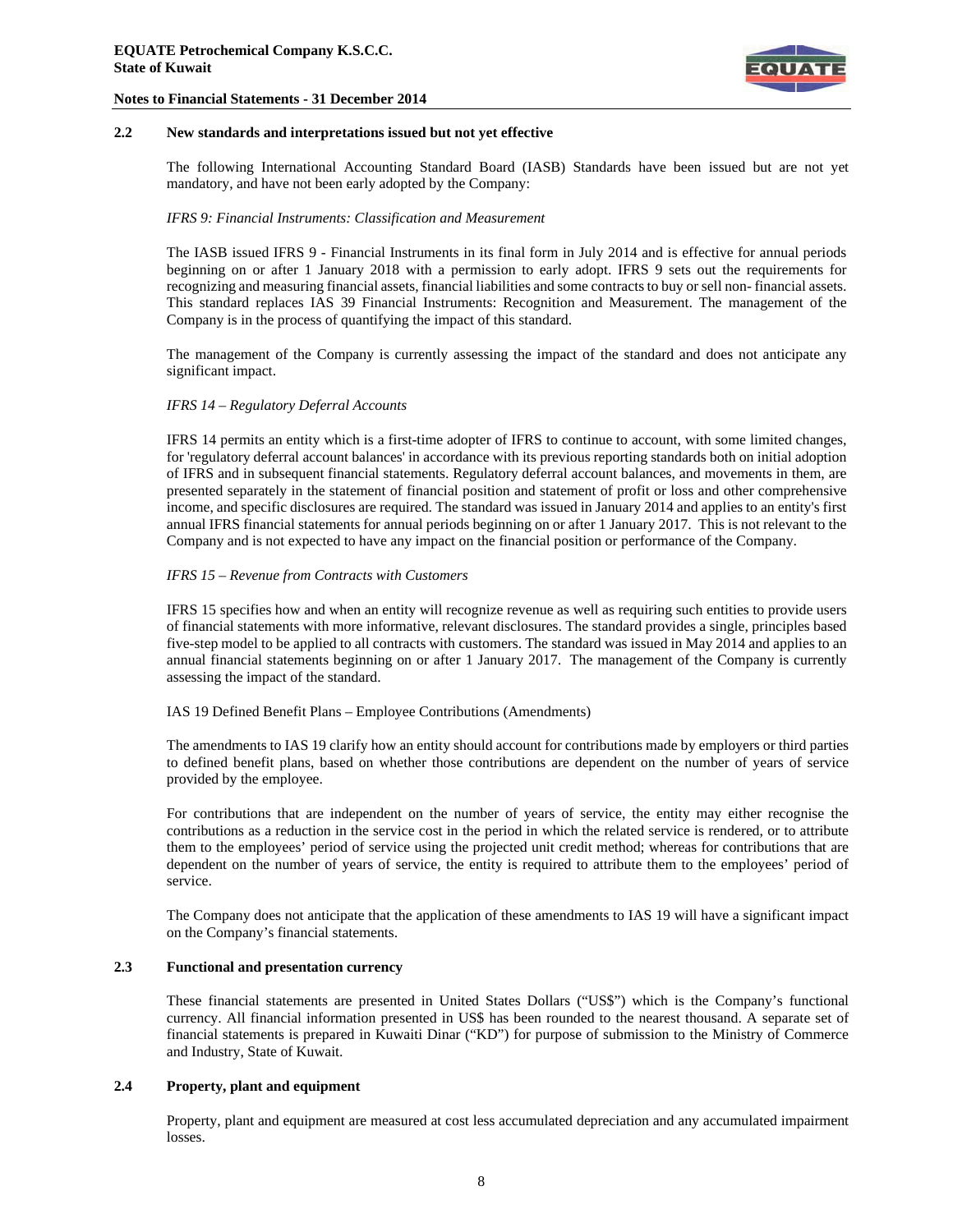

Depreciation is calculated based on the estimated useful lives of the applicable assets on a straight-line basis commencing when the assets are ready for their intended use, at the following annual rates:

| Buildings and roads            | .5%          |
|--------------------------------|--------------|
| Plant and equipment            | $5\% - 20\%$ |
| Office furniture and equipment | 20%          |
| Vehicles                       | 20%          |

The estimated useful lives, residual values and depreciation methods are reviewed at each year end, with the effect of any changes in estimate accounted for on a prospective basis.

Expenditure incurred to replace a component of an item of property, plant and equipment that is accounted for separately, is capitalised with the carrying amount of the property, plant and equipment being replaced. Other subsequent expenditure is capitalised only when it increases the future economic benefits embodied in the item of fixed asset. All other expenditure is recognised in the statement of profit or loss when the expense is incurred. Maintenance and repairs, replacements and improvements of minor importance are expensed as incurred. Significant improvements and replacements of assets are capitalised.

Assets in the course of construction for production, rental or administrative purposes, or for purposes not yet determined, are carried at cost, less any recognised impairment loss. Cost includes professional fees and, for qualifying assets, borrowing costs capitalised in accordance with the Company's accounting policy. Depreciation of these assets, on the same basis as other property, plant and equipment, commences when the assets are ready for their intended use.

The replacement costs of major components and overhaul costs which improve the economic benefit that can be generated are capitalised by the Company. The Company recognises and accounts for each component of its asset separately for depreciation. The component approach is also applied where regular major inspections of an asset are a condition of continuing to use it. The cost of each inspection is treated as a separate item (replacement) of property, plant and equipment provided recognition criteria are satisfied.

Gains and losses on disposal of an item of property, plant and equipment are determined by comparing the proceeds from disposal with the carrying amount of property, plant and equipment, and are recognised on a net basis within other income in the statement of profit or loss.

At each reporting date, the Company reviews the carrying amounts of its tangible assets to determine whether there is any indication that those assets have suffered an impairment loss. If any such indication exists, the recoverable amount of the asset is estimated in order to determine the extent of the impairment loss (if any). Where it is not possible to estimate the recoverable amount of an individual asset, the Company estimates the recoverable amount of the cash-generating unit to which the asset belongs.

The recoverable amount is the higher of fair value less costs to sell and value in use. In assessing value in use, the estimated future cash flows are discounted to their present value using a discount rate that reflects current market assessments of the time value of money and the risks specific to the asset.

If the recoverable amount of an asset (or cash-generating unit) is estimated to be less than its carrying amount, the carrying amount of the asset (cash-generating unit) is reduced to its recoverable amount. An impairment loss is recognised immediately in the statement of profit or loss.

Where an impairment loss subsequently reverses, the carrying amount of the asset (cash-generating unit) is increased to the revised estimate of its recoverable amount, but so that the increased carrying amount does not exceed the carrying amount that would have been determined had no impairment loss been recognised for the asset (cashgenerating unit) in prior years. A reversal of an impairment loss is recognised immediately in the statement of profit or loss.

#### **2.5 Intangible assets**

Intangible assets consist of technology and licences for the manufacture of ethylene, ethylene glycol and polyethylene.

Intangibles are measured at cost less accumulated amortisation and any accumulated impairment losses. The intangible assets are amortised from the date of commencement of commercial production on a straight-line basis over twenty years, except for the olefin technology, which is amortised over five years. The estimated useful lives, residual values and amortisation methods are reviewed at each year end, with the effect of any changes in estimate being accounted for on a prospective basis.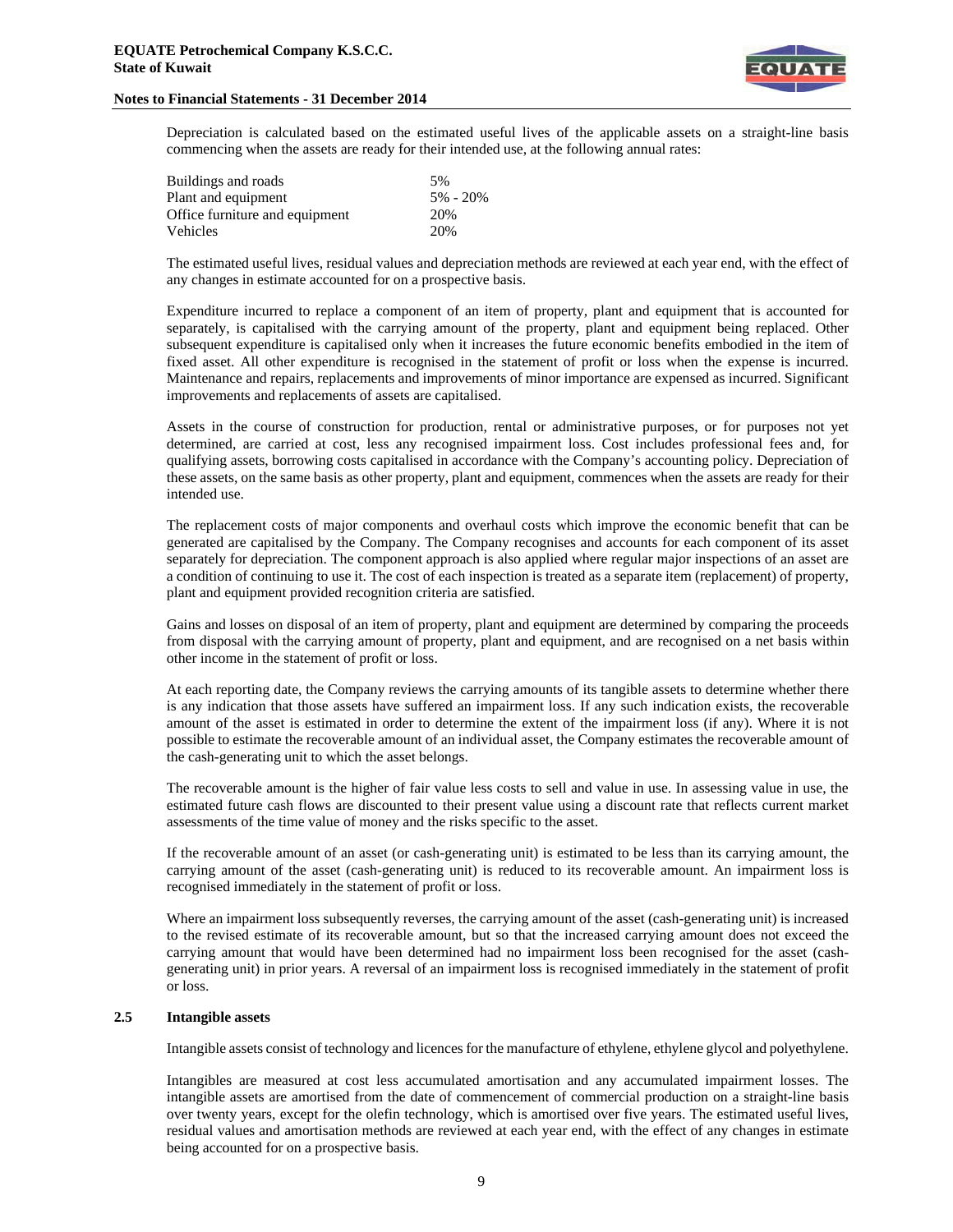

At each reporting date, the Company reviews the carrying amounts of its intangible assets to determine whether there is any indication that those assets have suffered an impairment loss. If any such indication exists, the recoverable amount of the asset is estimated in order to determine the extent of the impairment loss (if any). Where it is not possible to estimate the recoverable amount of an individual asset, the Company estimates the recoverable amount of the cash-generating unit to which the asset belongs.

The recoverable amount is the higher of fair value less costs to sell and value in use. In assessing value in use, the estimated future cash flows are discounted to their present value using a discount rate that reflects current market assessments of the time value of money and the risks specific to the asset.

If the recoverable amount of an asset (or cash-generating unit) is estimated to be less than its carrying amount, the carrying amount of the asset (cash-generating unit) is reduced to its recoverable amount. An impairment loss is recognised immediately in the statement of profit or loss.

Where an impairment loss subsequently reverses, the carrying amount of the asset (cash-generating unit) is increased to the revised estimate of its recoverable amount, but so that the increased carrying amount does not exceed the carrying amount that would have been determined had no impairment loss been recognised for the asset (cashgenerating unit) in prior years. A reversal of an impairment loss is recognised immediately in the statement of profit or loss.

#### **2.6 Financial instruments**

#### **Classification**

The Company classifies its financial instruments as "loans and receivables" and financial liabilities other than at fair value through profit or loss. Management determines the appropriate classification at the time of acquisition.

#### **Recognition and de-recognition**

The Company recognizes financial assets and financial liabilities on the date it becomes a party to the contractual provisions of the instruments. A financial asset (in whole or in part) is de-recognised when the contractual right to the cash flows from the financial asset expires or, when the Company transfers substantially all the risks and rewards of ownership and has not retained control. If the Company has retained control, it continues to recognize the financial asset to the extent of its continuing involvement in the financial asset. A financial liability is derecognized when the obligation specified in the contract is discharged, cancelled or expired.

All regular way purchase and sale of financial assets are recognized using trade date accounting. Regular way purchase or sales are purchases or sales of financial assets that require delivery of assets within the time frame generally established by regulations or conventions in the market place.

#### **Measurement**

#### *Loans and receivables*

These are non derivative financial assets with fixed or determinable payments that are not quoted in an active market. These are subsequently measured at amortized cost using the effective yield method.

Loans to related parties, due from related parties, trade receivables and cash and bank balances are classified as loans and receivables.

#### *Financial liabilities other than at fair value through profit or loss*

Financial liabilities other than at fair value through profit or loss are subsequently measured at amortized cost using the effective yield method.

Loans and borrowings, due to related parties and trade payables are classified as financial liabilities other than at fair value through profit or loss

#### *Derivatives*

Derivatives are initially recognised at fair value at the date a derivative contract is entered into and are subsequently remeasured to their fair value at each statement of financial position date. The resulting gain or loss is recognised in the statement of profit or loss immediately. Foreign exchange forward contracts are treated as trading instruments and are stated at fair market value with gains or losses included in foreign exchange gain / (loss) in the statement of profit or loss within the period they occur.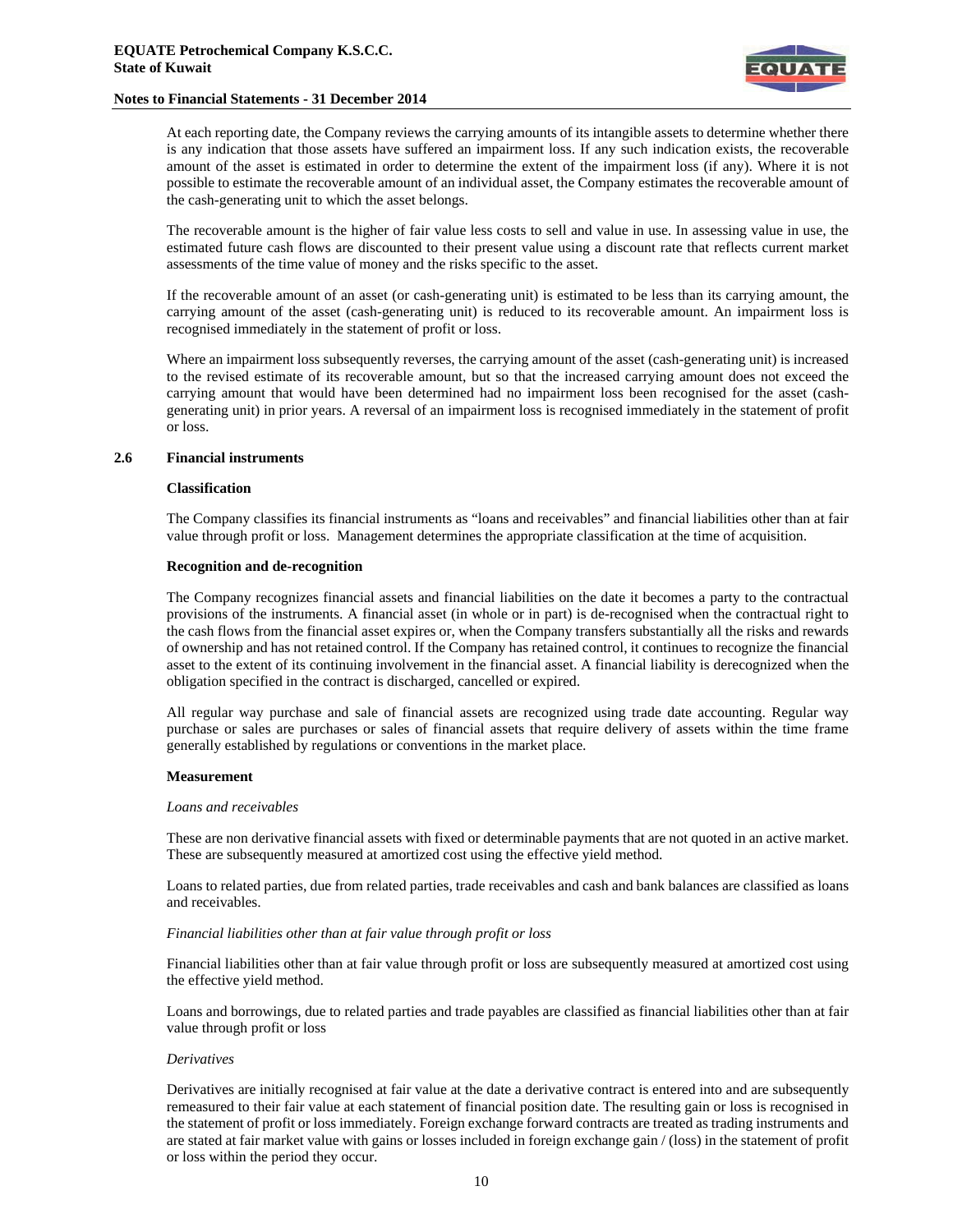

#### **Fair values**

Fair value is the price that would be received to sell an asset or paid to transfer a liability in an orderly transaction between market participants at the measurement date. The fair value measurement is based on the presumption that the transaction to sell the asset or transfer the liability takes place either:

- In the principal market for the asset or liability, or
- In the absence of a principal market, in the most advantageous market for the asset or liability

The principal or the most advantageous market must be accessible to by the Company.

The fair value of an asset or a liability is measured using the assumptions that market participants would use when pricing the asset or liability, assuming that market participants act in their economic best interest.

The fair value of financial instruments carried at amortised cost, other than short-term financial instruments, is estimated by discounting the future contractual cash flows at the current market interest rates for similar financial instruments.

#### *Impairment*

#### *Assets carried at amortised cost*

If there is objective evidence that an impairment loss on assets carried at amortised cost has been incurred, the amount of the loss is measured as the difference between the asset's carrying amount and the present value of estimated future cash flows (excluding future expected credit losses that have not been incurred) discounted at the financial asset's original effective interest rate (i.e. the effective interest rate computed at initial recognition). The carrying amount of the asset is reduced through use of an allowance account. The amount of the loss is recognised in statement of profit and loss.

If, in a subsequent period, the amount of the impairment loss decreases and the decrease can be related objectively to an event occurring after the impairment was recognised, the previously recognised impairment loss is reversed, to the extent that the carrying value of the asset does not exceed its amortised cost at the reversal date. Any subsequent reversal of an impairment loss is recognised in statement profit and loss.

#### **2.7 Inventories**

Finished goods are measured at the lower of weighted average cost or net realisable value. The cost of finished products includes direct materials, direct labour and fixed and variable manufacturing overhead and other costs incurred in bringing inventories to their present location and condition.

Raw materials and catalysts are measured at weighted average cost net of allowance for slow-moving and obsolete items.

Spare parts are not intended for resale and are measured at weighted average cost after making allowance for slowmoving and obsolete items. Purchase cost includes the purchase price, import duties, transportation, handling and other direct costs.

Net realisable value is the estimated selling price for inventories in the ordinary course of business less estimated costs of completion and selling expenses.

#### **2.8 Cash and cash equivalents**

Cash and cash equivalents consist of cash on hand, bank current accounts and short term deposits with an original maturity of three months or less from the date of placement.

#### **2.9 Treasury shares**

When share capital recognised as equity is repurchased, the amount of the consideration paid, including directly attributable costs, is recognised as a deduction from equity. Repurchased shares are classified as treasury shares and are presented in the statement of changes in equity. When treasury shares are sold or reissued subsequently, the amount received is recognised as an increase in equity, and the resulting surplus or deficit on the transaction is presented in treasury shares reserve.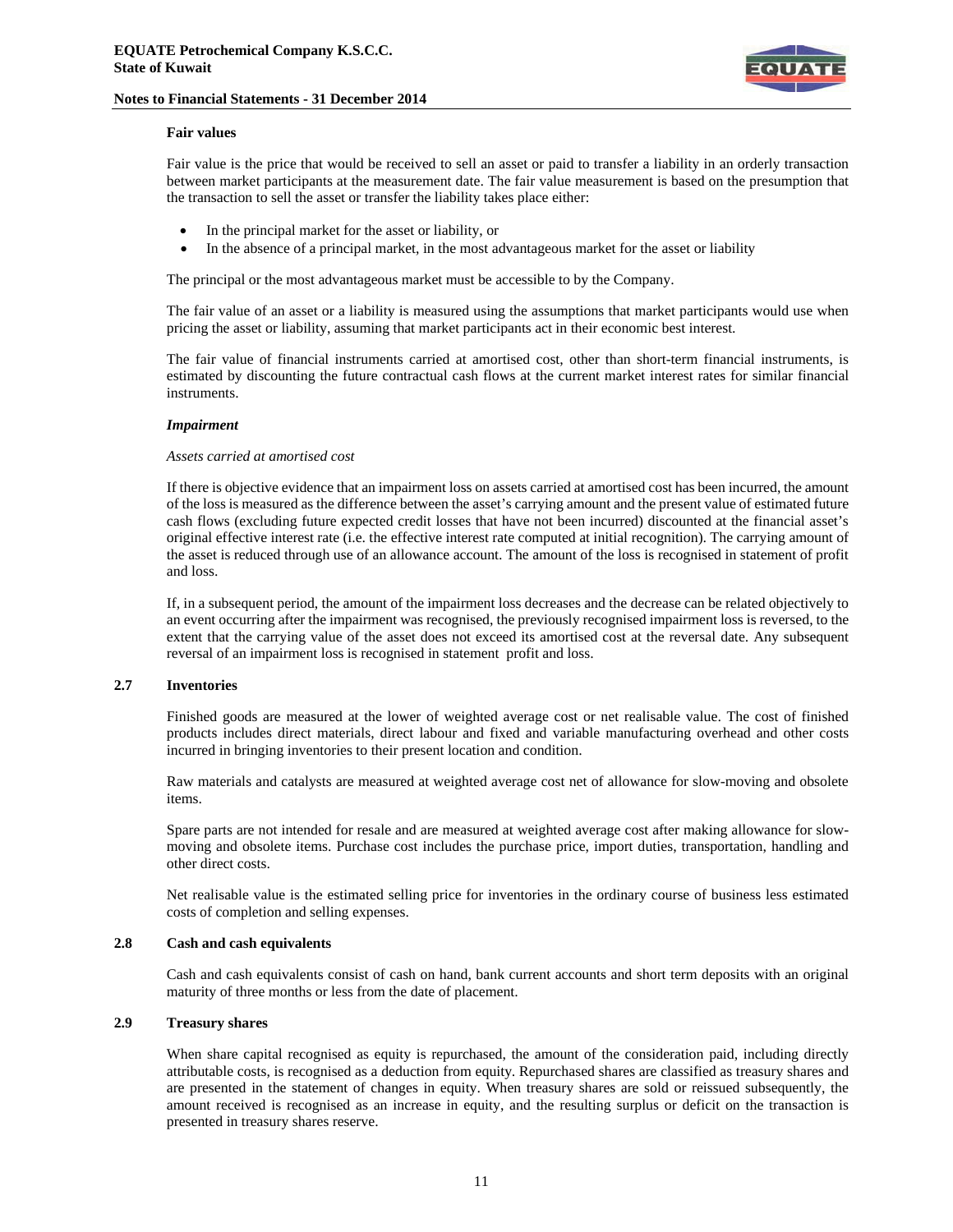

#### **2.10 Retirement benefit obligation**

The Company accounts for retirement benefits under IAS 19 "Employee Benefits". Benefits are payable to employees on completion of employment in accordance with the Kuwaiti Labour Law.

The cost of providing retirement benefits is determined using the Projected Unit Credit Method, with actuarial valuations being carried out at each statement of financial position date. Re-measurment of the Company's defined benefit obligation which mainly comprises actuarial gain and losses are recognised immediately in statement of other comprehensive income. Past service cost is recognised immediately in the period of plan amendment in the statement of profit or loss. Interest expense is determined on defined benefit obligation for the period by applying the discount rate used to measure the defined benefit obligation at the beginning of the annual period, taking into account any changes in the defined benefit obligation during the period as a result of benefit payments. The liability is not externally funded.

#### **2.11 Provisions**

A provision is recognised if, as a result of a past event, the Company has a present legal or constructive obligation that can be estimated reliably, and it is probable that an outflow of economic benefits will be required to settle the obligation. Provisions are determined by discounting the expected future cash flows that reflects current market assessments of the time value of money and the risks specific to the liability.

#### **2.12 Revenue recognition**

Sales net of applicable discounts, are recognised when the revenue is realised or realisable, has been earned, and collectability is reasonably assured. Revenue is recognised when significant risks and rewards of ownership are transferred to the buyer, which usually occurs at the time shipment is made. PE production is sold with freight paid by the Company and EG production is sold FOB ("Free On Board") shipping point. The transfer of the risks and rewards of ownership occurs when the product is delivered to the freight carrier. The Company's terms of sale are included in its contracts of sale, order confirmation documents and invoices. Freight costs are recorded as "Cost of Sales".

Interest income is accrued on effective yield basis, which is the rate that exactly discounts estimated future cash receipts through the expected life of the financial asset to that asset's net carrying amount.

#### **2.13 Borrowing costs**

Borrowing costs directly attributable to the construction of qualifying assets, which are assets that necessarily take a substantial period of time to get ready for their intended use, are added to the cost of those assets by applying a capitalisation rate on the expenditure on such assets, until such time as the assets are substantially ready for their intended use. The capitalisation rate used by the Company is the weighted average of the borrowing costs applicable to the outstanding borrowings during the period. Borrowing costs that are not directly attributable to the acquisition, construction, or production of qualifying assets are recognised in the statement of profit or loss using the effective interest method in the period in which they are incurred.

#### **2.14 Operating lease**

Leases in which a significant portion of the risks and rewards of ownership are retained by the lessor are classified as operating leases. Payments made under operating leases are charged to the statement of profit or loss on a straightline basis over the term of the lease.

#### **2.15 Translation of foreign currencies**

Transactions in foreign currencies are translated into US\$ at rates of exchange prevailing at the transaction dates. Monetary assets and liabilities denominated in foreign currencies at the reporting date are retranslated into US\$ at rates of exchange prevailing at the statement of financial position date. The resultant exchange differences are recorded in the statement of profit or loss.

Non-monetary assets and liabilities denominated in foreign currencies that are measured in terms of historical cost in a foreign currency are translated using the exchange rate at the date of transaction.

Non-monetary assets and liabilities denominated in foreign currencies that are measured at fair value are retranslated to the functional currency at the exchange rate at the date that the fair value was determined. Foreign currency differences arising on retranslation are recognised in the statement of profit or loss.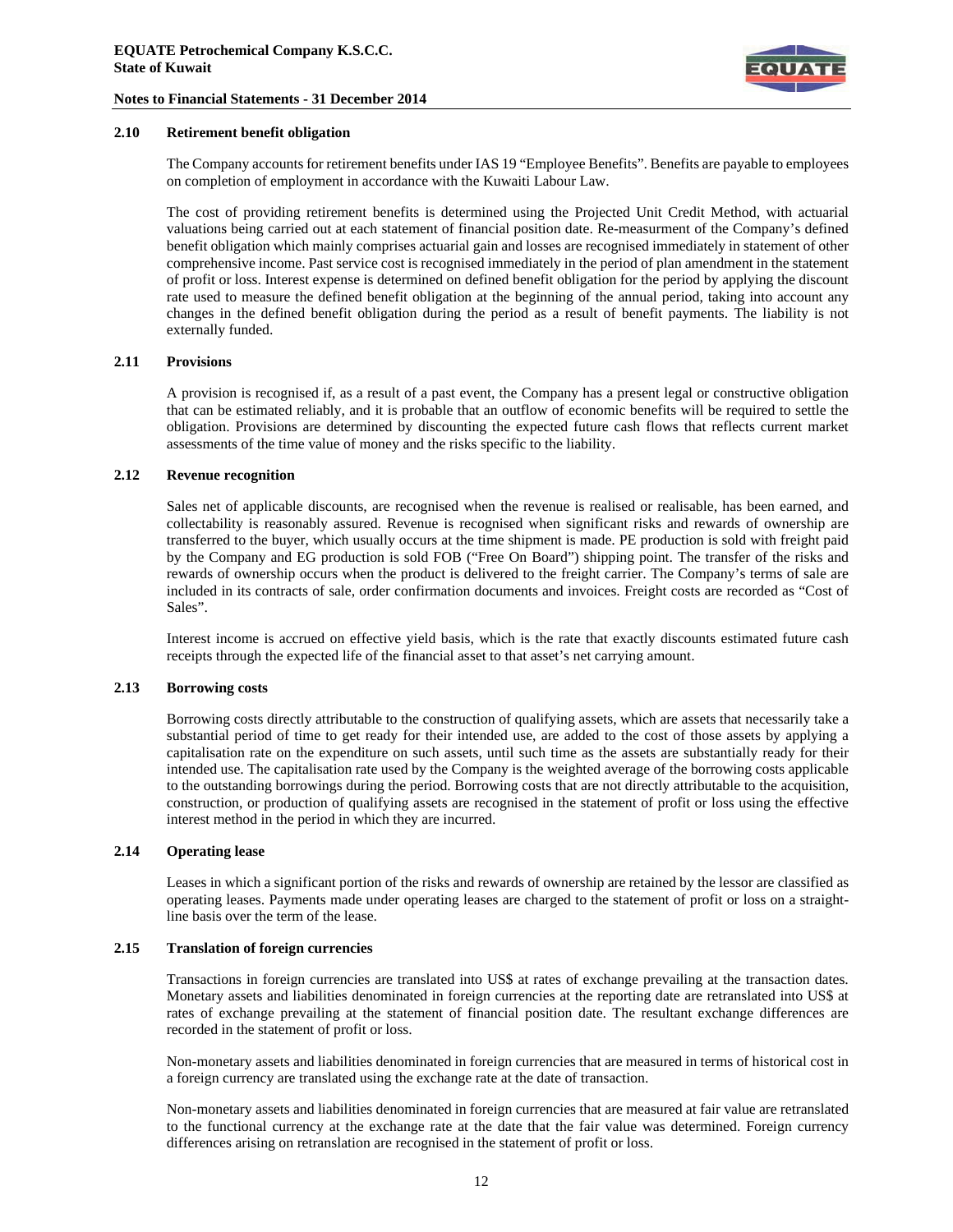

#### **2.16 Critical accounting judgements and key sources of estimation uncertainty**

The Company bases its estimates and judgments on parameters available when the financial statements were prepared. Existing circumstances and judgments about future developments, however, may change due to market changes or circumstances arising beyond the control of the Company.

Estimates and underlying assumptions are reviewed on an ongoing basis. Revisions to accounting estimates are recognised in the period in which the estimates are revised and in any future periods affected.

Information about significant areas of estimation, uncertainty and critical judgments in applying accounting policies that have the most significant effect on the amounts recognised in the financial statements.

The following are the critical accounting judgements, apart from those involving estimations (see below), that management has made in the process of applying the entity's accounting policies and that have the most significant effect on the amounts recognised in financial statements.

#### *Retirement Benefit Obligation*

The cost of providing retirement benefits is determined using the Projected Unit Credit Method, with actuarial valuations being carried out at each statement of financial position date. Actuarial valuations are based on a number of assumptions (Note 11) and require significant judgements made by the management. The management believes that the assumptions used in determining the retirement benefit obligation using actuarial valuation method are reasonable.

#### *Determination of functional currency*

Functional currency is the currency of the primary economic environment in which the Company operates. When indicators of the primary economic environment are mixed, management uses its judgment to determine the functional currency that most faithfully represents the economic effect of the underlying transactions, events and conditions. The management have determined that the functional currency of the Company is US\$ since the majority of the Company's transactions are denominated in US\$. Sales and Purchases are also received and paid in US\$.

#### **Key sources of estimation uncertainty**

The key assumptions concerning the future and other key sources of estimation uncertainty at the statement of financial position date are discussed below:

#### *Impairment of loans and receivables*

The Company's management periodically reviews items classified as loans and receivables to assess whether an allowance for impairment should be recorded in the statement of profit or loss. Management estimates the amount and timing of future cash flows when determining the level of allowance required. Such estimates are necessarily based on assumptions about several factors involving varying degrees of judgement and uncertainty.

#### *Impairment of other tangible and intangible assets and useful lives*

The Company's management tests annually whether tangible and intangible assets have suffered impairment in accordance with accounting policies. The recoverable amount of an asset is determined based on value-in-use method. This method uses estimated cash flow projections over the estimated useful life of the asset discounted using market rates.

During the year, the Company reviewed the estimated useful life over which its tangible assets are depreciated and intangible assets are amortised. The Company's management is satisfied that the estimates of useful life are appropriate. The depreciation and amortisation charged for the year may change significantly if actual life is different than the estimated useful life.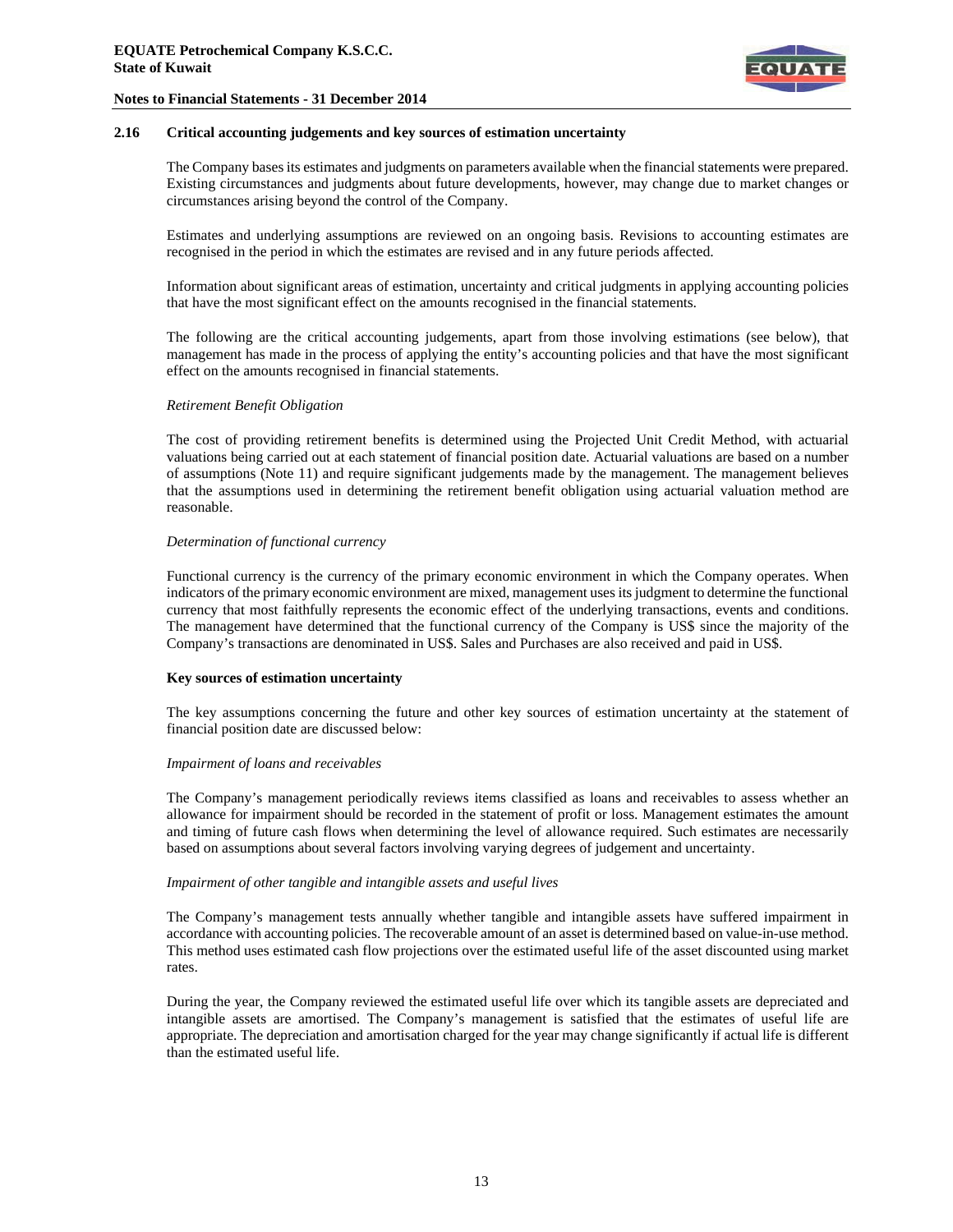# **EQUATE Petrochemical Company K.S.C.C. State of Kuwait**



#### **3.Property, plant and equipment**

|                                                       |                               | <b>US \$ '000</b>             |                                             |                          |                                     |           |
|-------------------------------------------------------|-------------------------------|-------------------------------|---------------------------------------------|--------------------------|-------------------------------------|-----------|
|                                                       | <b>Buildings</b><br>and roads | <b>Plant</b> and<br>equipment | <b>Office</b><br>furniture and<br>equipment | <b>Vehicles</b>          | <b>Assets under</b><br>construction | Total     |
| Cost                                                  |                               |                               |                                             |                          |                                     |           |
| Balance at 1 January 2013                             | 93,644                        | 2,656,475                     | 109,778                                     | 260                      | 29,486                              | 2,889,643 |
| Additions                                             |                               |                               |                                             |                          | 26,791                              | 26,791    |
| Transfers                                             | 1,424                         | 26,924                        |                                             |                          | (28, 348)                           |           |
| Balance at 31 December 2013                           | 95,068                        | 2,683,399                     | 109,778                                     | 260                      | 27,929                              | 2,916,434 |
| Additions                                             |                               |                               |                                             | $\overline{\phantom{a}}$ | 215,878                             | 215,878   |
| Transfers                                             |                               | 4,477                         |                                             | $\overline{\phantom{a}}$ | (4, 477)                            |           |
| Disposals                                             |                               | (5,842)                       |                                             | ٠                        |                                     | (5,842)   |
| Balance at 31 December 2014                           | 95,068                        | 2,682,034                     | 109,778                                     | 260                      | 239,330                             | 3,126,470 |
| <b>Accumulated depreciation and impairment losses</b> |                               |                               |                                             |                          |                                     |           |
| Balance at 1 January 2013                             | 56,320                        | 1,444,370                     | 90,633                                      | 158                      |                                     | 1,591,481 |
| Charge for the year                                   | 4,799                         | 145,395                       | 7,700                                       | 36                       |                                     | 157,930   |
| Balance at 31 December 2013                           | 61,119                        | 1,589,765                     | 98,333                                      | 194                      |                                     | 1,749,411 |
| Charge for the year                                   | 4,853                         | 141,246                       | 4,938                                       | 24                       |                                     | 151,061   |
| Related to disposals                                  |                               | (5,112)                       |                                             |                          |                                     | (5,112)   |
| Balance at 31 December 2014                           | 65,972                        | 1,725,899                     | 103,271                                     | 218                      |                                     | 1,895,360 |
| <b>Carrying amounts</b>                               |                               |                               |                                             |                          |                                     |           |
| At 31 December 2013                                   | 33,949                        | 1,093,634                     | 11,445                                      | 66                       | 27,929                              | 1,167,023 |
| At 31 December 2014                                   | 29,096                        | 956,135                       | 6,507                                       | 42                       | 239,330                             | 1,231,110 |

Assets under construction comprise of improvement projects for the existing plant. Such assets are not subject to depreciation until the improvements are tested and available and ready for use.

The Company's property, plant and equipment have been assigned as security for the term debt facility granted to the Company (Note 9).

Depreciation is allocated to cost of sales and general, administrative and selling expenses in order to reflect appropriately the way in which economic benefits are derived from the use of property, plant and equipment (Note 14 and Note 15).

The Company's plant was constructed on a land leased from Government of Kuwait and this renewable lease is valid until January 2020.

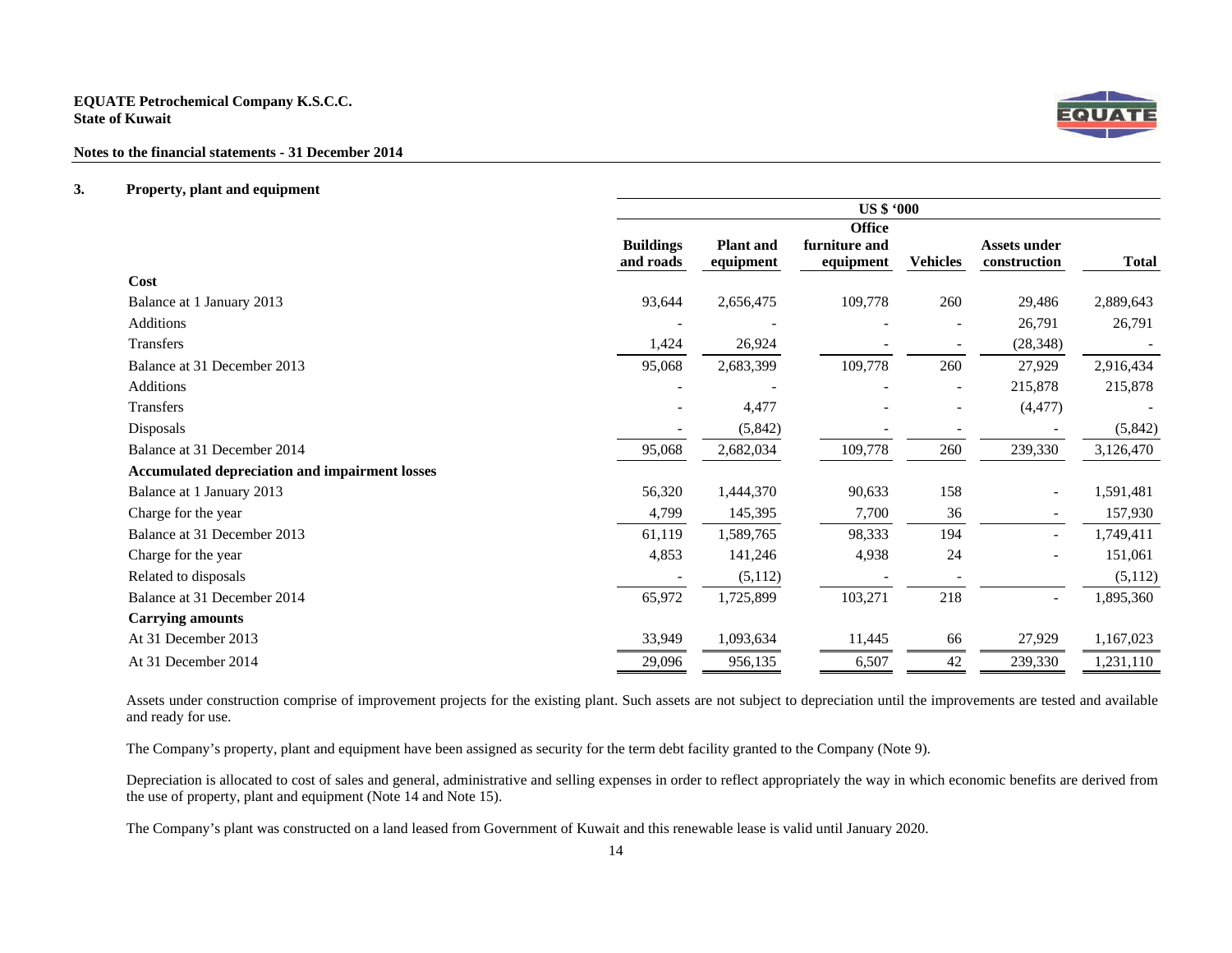

# **4. Intangible assets**

|                                                                         | <b>US \$ '000</b> |         |
|-------------------------------------------------------------------------|-------------------|---------|
|                                                                         | 2014              | 2013    |
| Cost                                                                    |                   |         |
| Technology and licence contributed by Union Carbide Corporation ('UCC') | 220,000           | 220,000 |
| Licence fee paid to Parsons E&C Europe Ltd                              | 216               | 216     |
| Licence fee paid to Honeywell                                           | 107               | 107     |
| Licence fees paid to UCC                                                | 18,306            | 13,581  |
| Olefin technology                                                       | 195               | 195     |
| As at 31 December                                                       | 238,824           | 234,099 |
| <b>Accumulated amortisation</b>                                         |                   |         |
| As at 1 January                                                         | 179.422           | 167,710 |
| Charge for the year                                                     | 12,183            | 11,712  |
| As at 31 December                                                       | 191,605           | 179,422 |
| <b>Carrying amounts</b>                                                 | 47,219            | 54,677  |

During the year Company paid US\$ 4.7 million to UCC towards increase in the annual licensed capacity of Linear low-density polyethylene (LLDPE) Resin from 312,500 MT to 344,000 MT. During the year US\$ 12.2 million (2013: US\$ 11.7 million) has been allocated to cost of sales (Refer Note 14)

# **5. Inventories**

|    |                                                                 | <b>US \$ '000</b> |            |
|----|-----------------------------------------------------------------|-------------------|------------|
|    |                                                                 | 2014              | 2013       |
|    | Raw materials and consumables                                   | 47,779            | 39,899     |
|    | Finished goods                                                  | 22,684            | 37,447     |
|    | Spare parts                                                     | 52,447            | 37,876     |
|    |                                                                 | 122,910           | 115,222    |
|    | Provision for obsolete and slow moving inventories              | (1,800)           | (300)      |
|    |                                                                 | 121,110           | 114,922    |
| 6. | <b>Trade receivables</b>                                        |                   |            |
|    |                                                                 | <b>US \$ '000</b> |            |
|    |                                                                 | 2014              | 2013       |
|    | Trade receivables                                               | 127,674           | 180,771    |
|    | Less: Provision for doubtful debts                              | (102)             | (102)      |
|    |                                                                 | 127,572           | 180,669    |
| 7. | <b>Cash and bank balances</b>                                   |                   |            |
|    |                                                                 | <b>US \$ '000</b> |            |
|    |                                                                 | 2014              | 2013       |
|    | Cash balances                                                   | 119               | 89         |
|    | <b>Bank balances</b>                                            | 20,853            | 17,101     |
|    | Term deposits                                                   | 788,408           | 962,275    |
|    | Total Cash and bank balances                                    | 809,380           | 979,465    |
|    | Less: Deposits with original maturity more than 3 months        | (512, 558)        | (414, 250) |
|    | Less: Amount reserved relating to staff saving scheme (Note 12) | (35, 469)         | (31,755)   |

Cash and cash equivalent for the purpose of cash flows 261,353 533,460

All bank accounts of the Company are assigned as security for the Company's obligations under the term debt facility agreement (Note 9). The effective interest rate on time deposits as at 31 December 2014 was 0.75% (2013: 0.84%) per annum.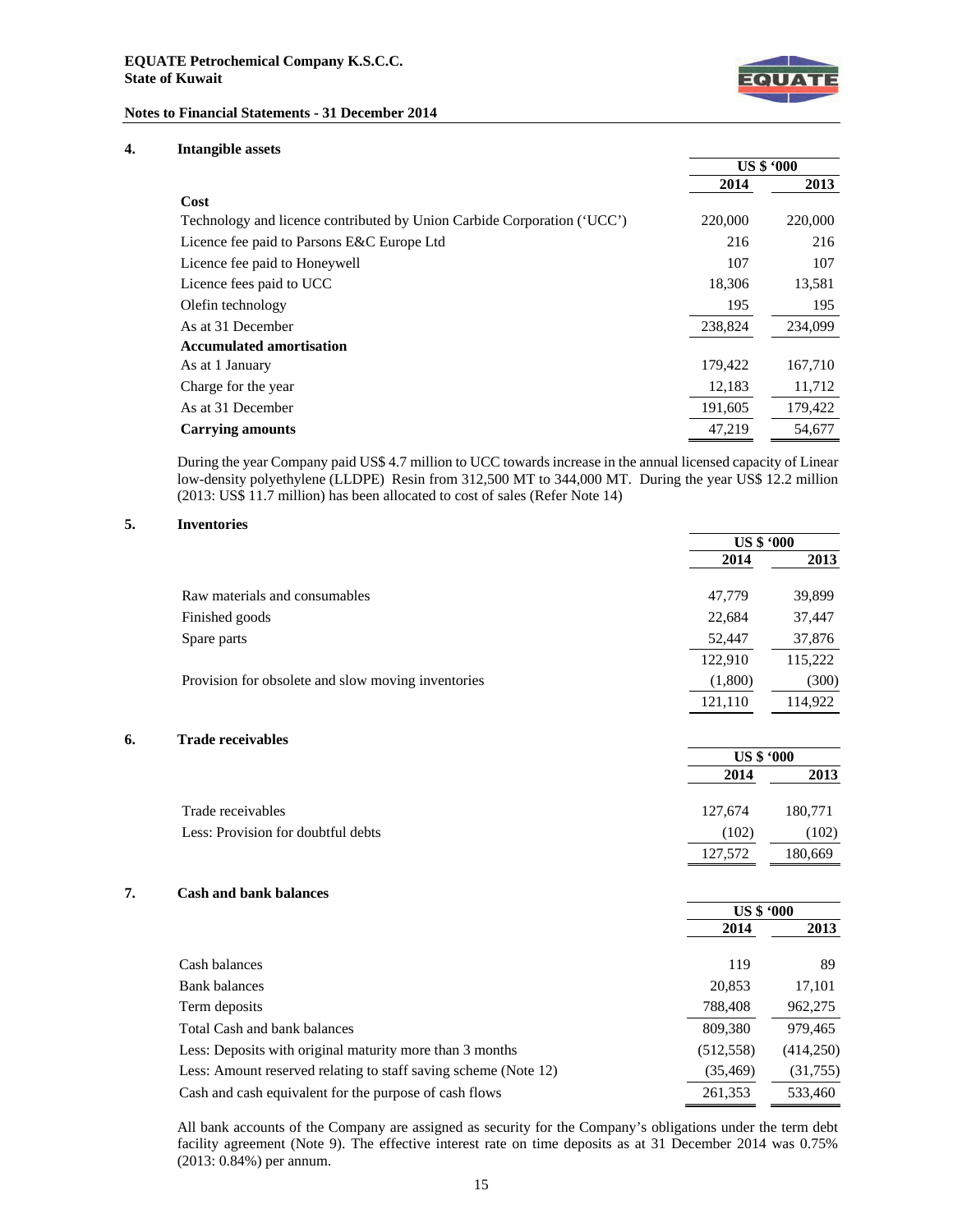

#### **8. Share capital**

The share capital of the Company comprises 2,160 million authorised, issued and fully paid up shares of Fils 100 each (2013: 2,160 million authorised, issued and fully paid up shares of Fils 100 each) (1,000 Fils equals 1 Kuwaiti Dinar).

#### *Treasury Shares*

The Company's treasury shares comprise the cost of the Company's own shares held. At 31 December 2014 and 2013, the Company held 113,612,868 shares which are 5.26% of the issued shares at a cost of US\$ 450 million. This amount is debited in the statement of changes in equity.

#### *Statutory reserve*

As required by the Companies Law No. 25 of 2012 and the Company's Articles of Association, 10% of the profit for the year is to be transferred to the statutory reserve until the reserve reaches a minimum of 50% of the paid up share capital. This reserve is not available for distribution except for payment of a dividend of 5% of paid up share capital in years when retained earnings are not sufficient for the payment of such dividends.

During 2008, the Company discontinued the transfer to the statutory reserve upon the approval by the Board of Directors as the reserve reached 50% of the Company's paid up share capital.

#### *Proposed Dividend*

The Board of Directors proposed a cash dividend of US\$ 567.3 million for the year ended 31 December 2014 (2013: US\$ 769.7 million) which is subject to the approval of shareholders at the Annual General Assembly. This dividend has not been recorded in the accompanying financial statements, and will be recorded only once it has been approved by the shareholders. On 30 March 2014, the shareholders approved the dividends for the year ended 31 December 2013 and accordingly US\$ 769.7 million (2013: US\$ 576.7 million), representing 37.6 cents per share (2013: 28.2 cents per share), was paid by the Company.

#### **9. Loans and borrowings**

|                                          |                   | <b>US \$ '000</b> |  |  |
|------------------------------------------|-------------------|-------------------|--|--|
|                                          | 2014              | 2013              |  |  |
| Non-current portion of term debt         | 1,056,239         | 1,257,861         |  |  |
| Current portion of term debt             | 202,180           | 191,400           |  |  |
| Revolving loan                           | 150,000           | 150,000           |  |  |
|                                          | 352,180           | 341,400           |  |  |
| The movement in term debt is as follows: |                   |                   |  |  |
|                                          | <b>US \$ '000</b> |                   |  |  |
|                                          | 2014              | 2013              |  |  |
| Balance at 1 January                     | 1,449,261         | 1,630,649         |  |  |
| Payment during the year                  | (191,400)         | (181,940)         |  |  |
| Loan origination fee                     | 558               | 552               |  |  |
| Balance at 31 December                   | 1,258,419         | 1,449,261         |  |  |

On 19 May 2006, the Company signed a US\$ 2.5 billion term debt facility agreement with a consortium of banks which includes a term loan facility of US\$ 2.2 billion and a revolving loan facility of US\$ 300 million. The term loan is repayable over a period of 11 years in biannual instalments starting from 15 December 2009 and maturing in 15 June 2020. The coupon rate on this facility is LIBOR + 0.5% till 19 May 2013, LIBOR + 0.6% till 19 May 2016 and LIBOR + 0.7% till the maturity period and is payable on a monthly basis. The effective interest rate on the outstanding loan balance as at 31 December 2014 was 0.77% (2013: 0.75%) per annum. The facility is secured by a charge over the Company's property, plant and equipment and bank balances (Note 3 and 7).

As at 31 December 2014, the Company had available US\$ 150 million (2013: US\$ 150 million) of undrawn committed revolving borrowing facility in respect of which all precedent conditions had been met.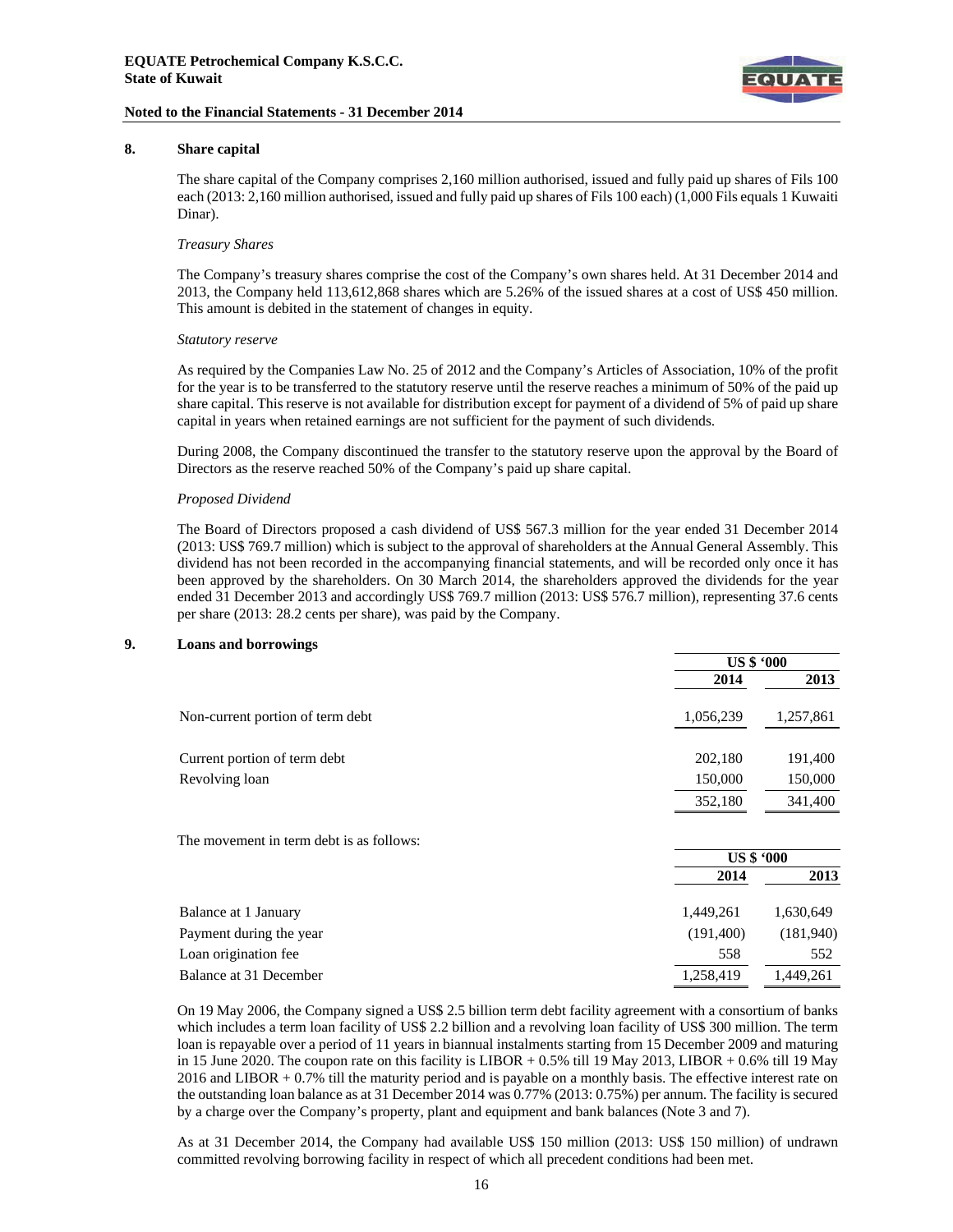

### **10. Deferred income**

|                                        | <b>US \$ '000</b> |         |
|----------------------------------------|-------------------|---------|
|                                        | 2014              | 2013    |
| Non-current portion of deferred income | 420,588           | 452,775 |
| Current portion of deferred income     | 32,167            | 32,167  |
|                                        | 452,755           | 484,942 |

Deferred income represents reservation right fees received from Olefins II project entities for usage of utility plant relating to Olefins II project, to the extent of construction cost of utility plant incurred by the Company. The deferred income is amortised over the useful life of plant, which is 20 years.

#### **11. Retirement benefit obligation**

The most recent actuarial valuation of the present value of the defined benefit obligation was carried out at 31 December 2014. The present value of the defined benefit obligation, and the related current service cost and past service cost, were measured using the Projected Unit Credit Method.

The principal assumptions used for the purposes of the actuarial valuations were as follows:

|                                         | 2014                    | 2013                                     |
|-----------------------------------------|-------------------------|------------------------------------------|
| <b>Economic assumptions</b>             |                         |                                          |
| Discount rate                           | 5.00%                   | 5.50%                                    |
| Expected rate of increase in            |                         |                                          |
| - Basic salary & variable allowances    |                         | 7.6% p.a in 2014 gradually reducing to   |
| including overtime and incentives       | 6%                      | 6% p.a over 5 years and level thereafter |
| - Average annual & quarterly incentives | 20% p.a                 | 17% p.a                                  |
| Long-term inflation                     | 4% p.a                  | 4% p.a                                   |
| Management variable incentive pay       |                         |                                          |
| (as a percentage of basic salary)       | Target percentage level | Target percentage level                  |
| <b>Demographic assumptions</b>          |                         |                                          |
| Retirement age                          |                         |                                          |
| - Kuwaiti employees                     | Age $50$                | Age $50$                                 |
| - Non-Kuwaiti employees                 | Age $55$                | Age 55                                   |
| Decrement                               |                         |                                          |
| - Mortality                             | None                    | None                                     |
| - Turnover                              | Service related rates   | Service related rates                    |

The total expense recognised in the statement of profit or loss is as follows:

|                        |        | <b>US \$ '000</b> |  |
|------------------------|--------|-------------------|--|
|                        | 2014   | 2013              |  |
| Current service costs  | 15,132 | 20,051            |  |
| Interest on obligation | 15,767 | 13,538            |  |
|                        | 30,899 | 33,589            |  |

The total charge for the year, which has been included in the statement of profit or loss, is as follows:

|                                              |        | <b>US \$ '000</b> |  |
|----------------------------------------------|--------|-------------------|--|
|                                              | 2014   | 2013              |  |
| Cost of sales                                | 25,955 | 28,215            |  |
| General, administrative and selling expenses | 4.944  | 5,374             |  |
|                                              | 30,899 | 33,589            |  |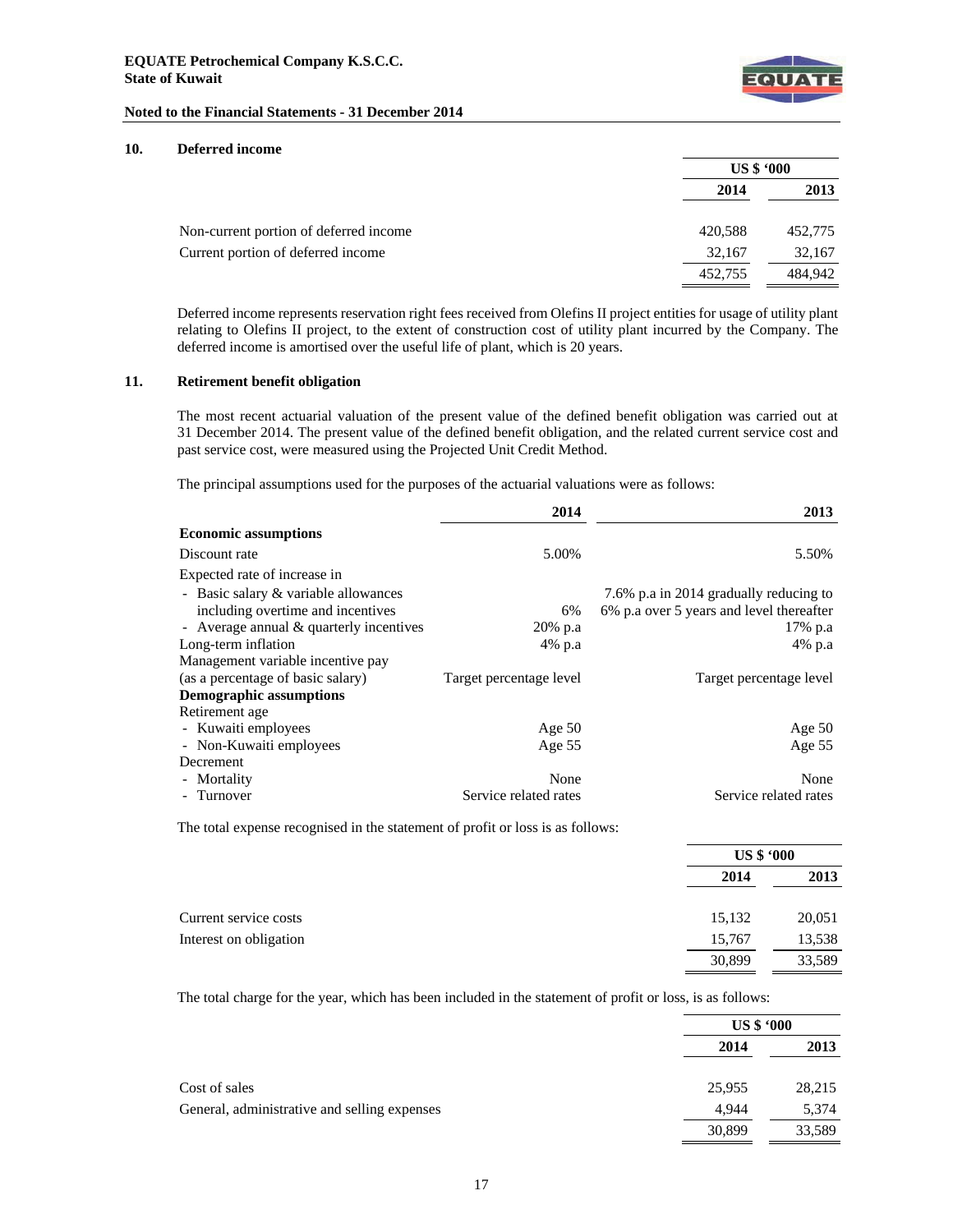

Movement in the retirement benefit obligation is as follows:

|                                                                  | <b>US \$ '000</b> |         |
|------------------------------------------------------------------|-------------------|---------|
|                                                                  | 2014              | 2013    |
| Retirement benefit obligation as at 1 January                    | 218,083           | 191,873 |
| Included profit or loss                                          |                   |         |
| Current and past service costs                                   | 15,132            | 20,051  |
| Interest on obligation                                           | 15,767            | 13,538  |
|                                                                  | 30,899            | 33,589  |
| Included in other comprehensive income                           |                   |         |
| Remeasurment (gain)/loss                                         |                   |         |
| - Experience adjustment                                          | (4,928)           | 2,539   |
| - Actuarial changes arising from changes in economic assumptions | 5,126             | (2,943) |
|                                                                  | 198               | (404)   |
| Benefits paid                                                    | (9,528)           | (6,695) |
| Foreign currency translation adjustment                          | (9,147)           | (280)   |
| Retirement benefit obligation as at 31 December                  | 230,505           | 218,083 |

A sensitivity analysis of possible changes at the reporting date to one of the relevant actuarial assumptions, holding other assumptions constant, would have affected the retirement benefit obligation by the amounts shown below:

|     |                                                                       | <b>US \$ '000</b> |         |                   |
|-----|-----------------------------------------------------------------------|-------------------|---------|-------------------|
|     |                                                                       | 2014              |         | 2013              |
|     |                                                                       | $0.25\%$ increase |         | $0.25\%$ increase |
|     | Discount rate                                                         | (4,866)           |         | (5,674)           |
|     | Basic salary & variable allowances including overtimes and incentives | 5,006             |         | 5,049             |
| 12. | <b>Accruals and other liabilities</b>                                 |                   |         |                   |
|     |                                                                       |                   |         | <b>US \$ '000</b> |
|     |                                                                       |                   | 2014    | 2013              |
|     | Staff incentives                                                      |                   | 41,564  | 40,266            |
|     | Staff saving schemes                                                  |                   | 33,212  | 30,515            |
|     | Staff leave and other employee benefits                               |                   | 14,510  | 13,817            |
|     | Accrual for KFAS and Zakat                                            |                   | 6,302   | 8,907             |
|     | Accrued turnaround and capital expense                                |                   | 81,210  | 865               |
|     | Others                                                                |                   | 48,917  | 56,347            |
|     |                                                                       |                   | 225,715 | 150,717           |

#### **13. Related party transactions**

In the normal course of business the Company enters into transactions with its shareholders PIC (directly owned by Kuwait Petroleum Corporation ("KPC")), BPC, QPIC and UCC's parent company The DOW Chemical Company ("DOW") and its affiliates.

EQUATE Marketing Company EC, Bahrain ("EMC"), which is owned by PIC and UCC, is the exclusive sales agent in certain territories for the marketing of PE and Styrene produced by the Company and The Kuwait Styrene Company K.S.C.C. ("TKSC") respectively. The Company reimburses all the actual expenses incurred by EMC.

On 1 February 2005, the Company signed a distribution agreement with MEGlobal International FZE Dubai ("MEG International FZE") as distributor for EG produced by the Company. MEG International FZE is a 50:50 joint ventures of PIC and DOW.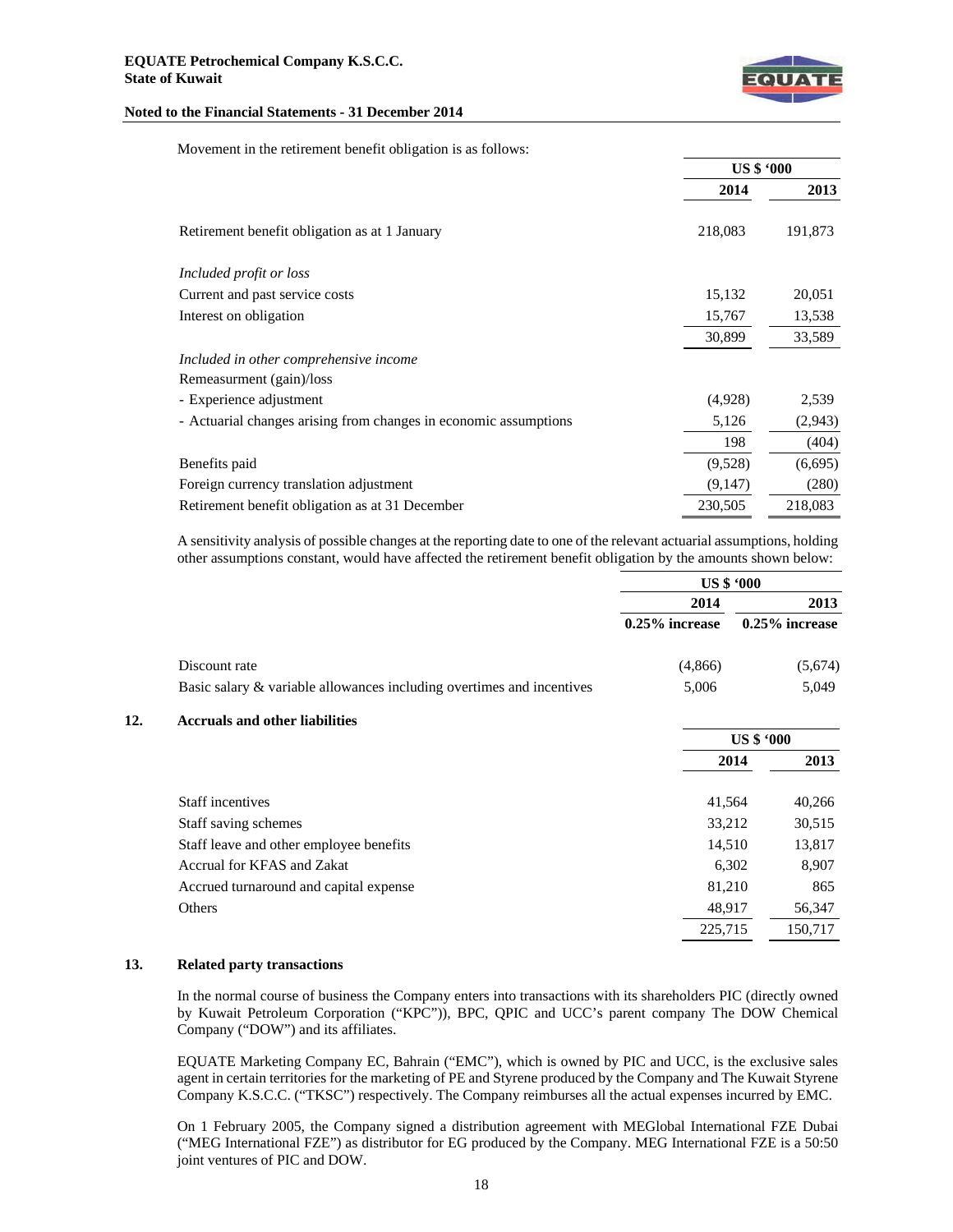

During 2004, DOW and PIC initiated a number of joint venture petrochemical projects ("Olefins II projects") in Kuwait to manufacture polyethylene, ethylene glycol and styrene monomer. The Olefins II projects consist of the EQUATE expansion project, and the incorporation and development of The Kuwait Olefins Company K.S.C.C. ("TKOC"), TKSC and Kuwait Aromatics Company K.S.C.C. ("KARO"). TKOC is owned by DEH (42.5%), PIC (42.5%), BPC (9%) and QPIC (6%). TKSC is a joint venture of DEH (42.5%) and KARO (57.5%). KARO is owned by PIC (40%), Kuwait National Petroleum Company K.S.C. ("KNPC") (40%) and QPIC (20%).

On 2 December 2004, the Company signed a Materials and Utility Supply Agreement ("MUSA") with TKOC, TKSC, KARO and PIC. Under the terms of the MUSA, the Company receives a reservation right fee from the above entities that equals the total capital construction costs incurred by the Company on the new utilities and infrastructure facilities under the Olefins II projects (Note 10).

On 2 December 2004, the Company signed an Operations, Maintenance and Services Agreement ("OMSA") with TKOC, TKSC, KARO and PIC. Under the terms of the OMSA, the Company provides operating, maintenance and other services to the above entities and for which the Company receives a fixed management fee over and above the actual operating cost.

On 2 December 2004, the Company signed an Ethylene Supply Agreement with TKOC. Under the terms of the agreement, the price per metric tonne of ethylene is paid to TKOC based on the quantities delivered by them at the contract price.

During 2005, services agreements were signed between DOW, PIC and the Company with TKOC, TKSC, KARO and PIC for the provision of various services to the Olefins II projects.

An agreement to amend the MUSA and service agreements ("primary agreements") was signed between the parties to the primary agreements on 8 February 2006 releasing KARO from its obligations and liabilities under the primary agreements and appointing Kuwait Paraxylene Production Company K.S.C.C. ("KPPC") in place of KARO to assume and perform all obligations of KARO as if KPPC were and had been a party to the primary agreements. KPPC is a 100% owned subsidiary of KARO.

On 31 May 2006, the Company signed term loan agreements with TKOC and TKSC, under which the Company will provide a US\$ 1.5 billion term loan to TKOC and US\$ 497 million term loan to TKSC. The term loans are repayable over a period of 11 years in biannual instalments starting from 15 December 2009 and carry coupon rate of LIBOR + 0.625% till 19 May 2013, LIBOR + 0.725% till 19 May 2016 and LIBOR + 0.825% till the maturity date.

All transactions with related parties are carried out on a negotiated contract basis.

The following is a description of significant related party agreements and transactions, other than described above:

- a) Supply by UCC of technology and licences relating to manufacture of PE and EG;
- b) Supply by PIC to the Company of certain minimum quantities of feed gas and fuel gas on a priority basis;
- c) Supply by UCC, DOW and UNIVATION, a subsidiary of DOW, of certain catalysts to the Company;
- d) Secondment of certain staff to the Company by DEH;
- e) Supply by the Company of certain materials and services required by PIC to operate and maintain the polypropylene plant; and
- f) Provision of various services by the Company to TKOC, TKSC, KPPC and PIC under Olefins II projects (as described above).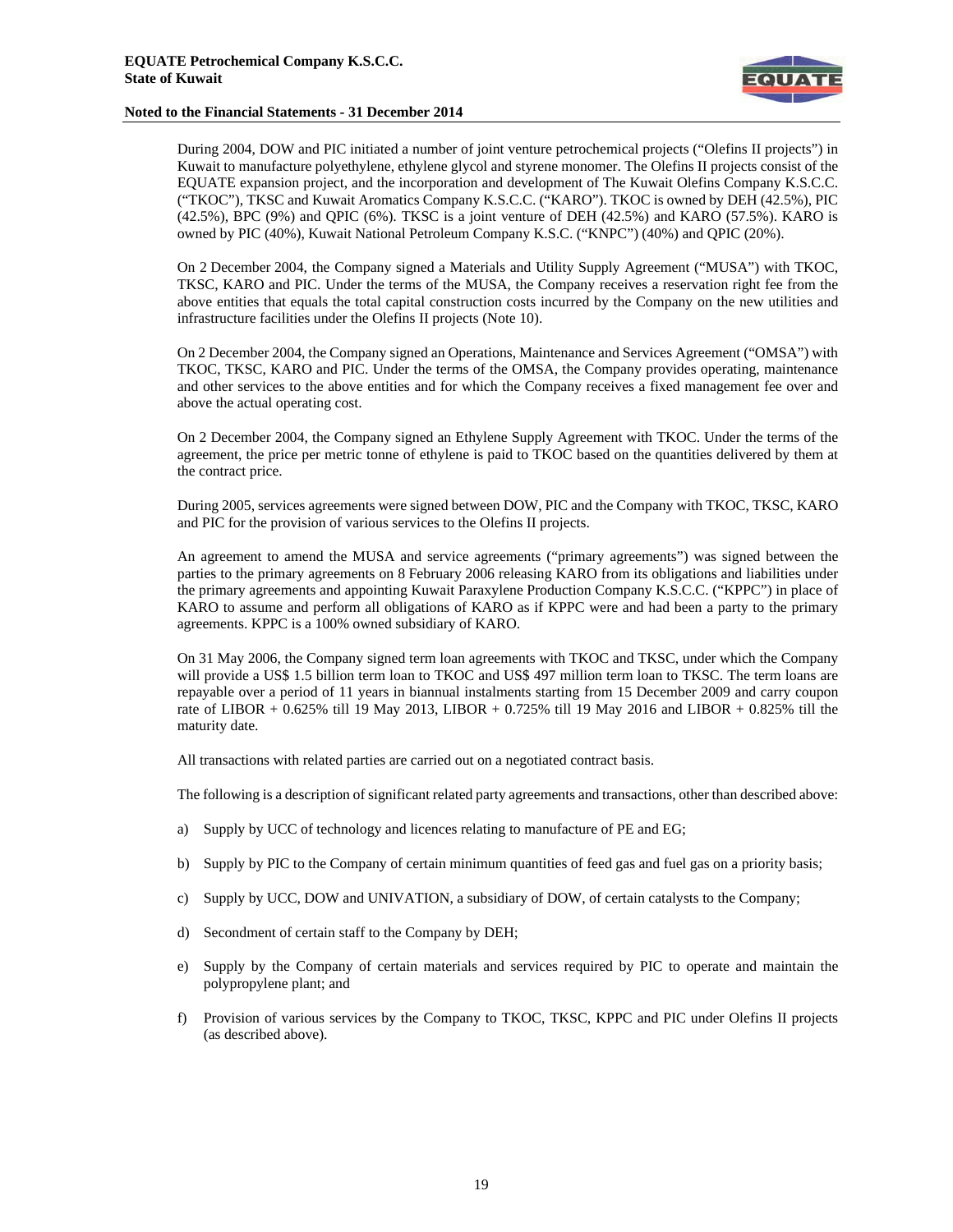

Details of significant related party transactions are disclosed below:

|                                                                              | <b>US \$ '000</b> |                    |
|------------------------------------------------------------------------------|-------------------|--------------------|
|                                                                              | 2014              | 2013               |
| a) Sales and management fee                                                  |                   |                    |
| Polypropylene plant management fees from PIC                                 | 1,034             | 1,049              |
| Olefins plant management fees from TKOC                                      | 3,474             | 3,493              |
| Styrene plant management fees from TKSC                                      | 642               | 646                |
| Aromatics Plant management fees from KPPC                                    | 3,477             | 2,781              |
| Sales of EG to MEG International FZE                                         | 449,376           | 526,239            |
| Operating cost reimbursed by PIC for running of Polypropylene plant          | 47,942            | 40,275             |
| Operating and utility cost reimbursed by TKOC for running of Olefins plant   | 155,116           | 159,840            |
| Operating and utility cost reimbursed by TKSC for running of Styrene plant   | 48,799            | 57,772             |
| Operating and utility cost reimbursed by KPPC for running of Aromatics plant | 85,462            | 97,259             |
| Interest income on long-term loans to TKOC and TKSC                          | 10,685            | 11,973             |
|                                                                              | <b>US \$ '000</b> |                    |
|                                                                              | 2014              |                    |
|                                                                              |                   | 2013               |
| b) Purchases and expenses<br>Feed gas and fuel gas purchased from KPC        | 381,312           | 421,954            |
| Catalyst purchased from DOW                                                  | 10,473            | 6,016              |
| Catalyst purchased from UNIVATION                                            | 7,414             | 12,651             |
| Operating costs reimbursed to EMC                                            | 4,686             | 4,002              |
| Staff secondment costs reimbursed to DOW                                     | 3,909             | 1,602              |
| Ethylene purchased from TKOC                                                 | 77,649            | 90,133             |
| c) Key management compensation                                               |                   |                    |
| Salaries and short term benefits                                             | 4,382             | 4,054              |
| Terminal benefits                                                            | 838               | 343                |
|                                                                              |                   |                    |
|                                                                              | <b>US \$ '000</b> |                    |
|                                                                              | 2014              | 2013               |
| d) Due from related parties                                                  |                   |                    |
| Due from PIC                                                                 | 17,150            | 11,716             |
| Due from UCC                                                                 | 332               | 414                |
| Due from DOW                                                                 | 30                | 25                 |
| Due from TKOC                                                                | 18,385            | 18,757             |
| Due from TKSC                                                                | 8,007             | 6,662              |
| Due from KPPC                                                                | 44,371            | 42,532             |
| Due from KARO                                                                | 14                | 12                 |
| Due from KPC                                                                 | 81                |                    |
| Due from Kuwait National Petroleum Company ("KNPC")<br>Due from SADARA       | 953<br>281        | 984<br>160         |
| Due from MEG International FZE                                               | 52,711            | 98,903             |
|                                                                              | 142.315           | 180.165            |
|                                                                              |                   |                    |
| e) Loans to related parties                                                  |                   |                    |
| Non-current portion<br><b>TKOC</b>                                           | 656,078           |                    |
| <b>TKSC</b>                                                                  | 253,846           | 781,298<br>302,296 |
|                                                                              | 909,924           | 1,083,594          |
|                                                                              |                   |                    |
| <b>Current portion</b><br><b>TKOC</b>                                        |                   |                    |
| <b>TKSC</b>                                                                  | 125,220<br>48,450 | 118,544            |
|                                                                              | 173,670           | 45,866<br>164,410  |
|                                                                              |                   |                    |
| Movement of long-term loans: TKOC                                            |                   |                    |
| Balance at 1 January                                                         | 899,842           | 1,012,527          |
| Payment during the year<br>Balance at 31 December                            | (118, 544)        | (112, 685)         |
|                                                                              | 781,298           | 899,842            |
| Movement of long-term loans: TKSC                                            |                   |                    |
| Balance at 1 January                                                         | 348,162           | 391,761            |
| Payment during the year                                                      | (45, 866)         | (43,599)           |
| <b>Balance at 31 December</b>                                                | 302,296           | 348,162            |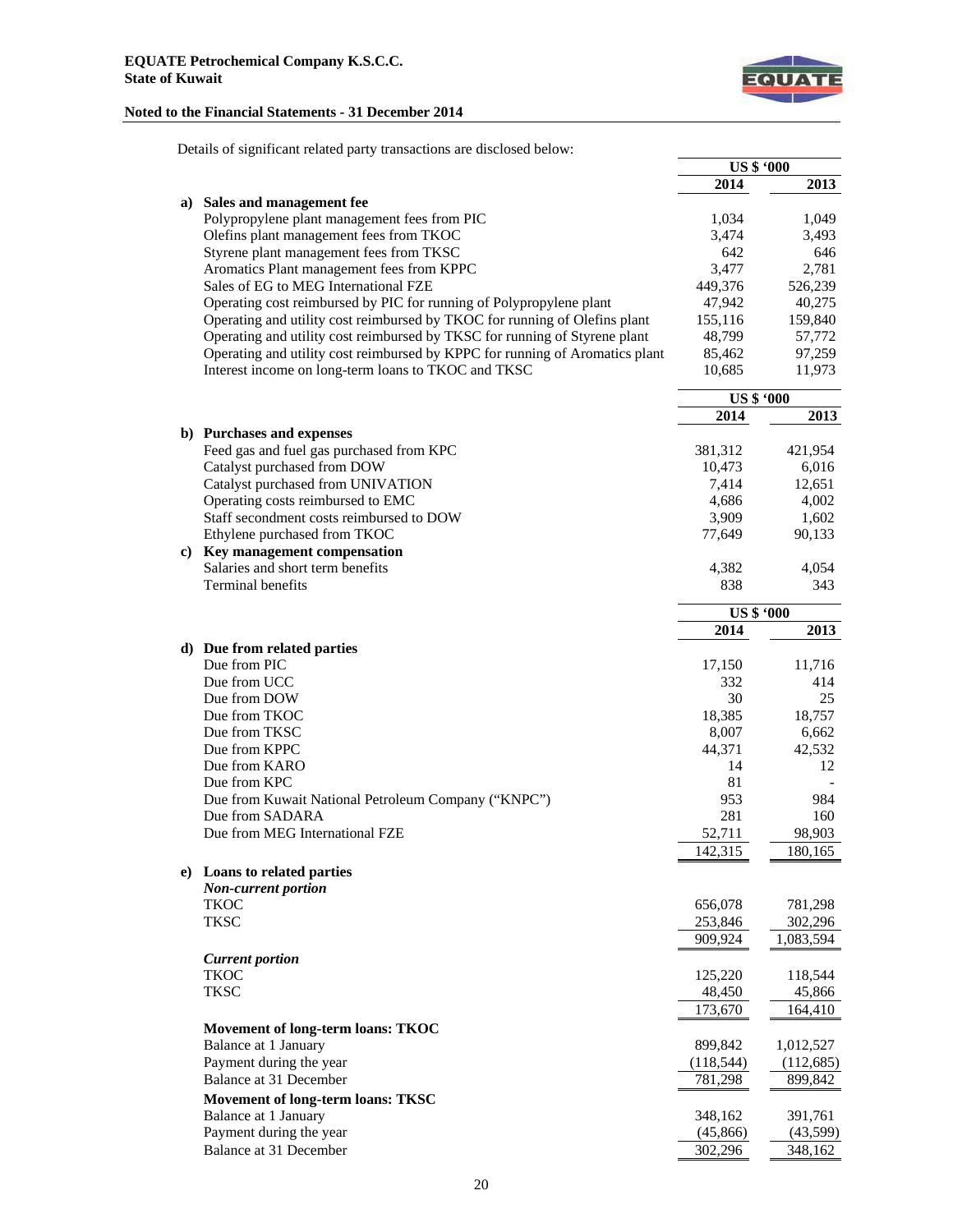#### **EQUATE Petrochemical Company K.S.C.C. State of Kuwait**





**US \$ '000** 

|                                  |        | <b>US \$ '000</b> |  |
|----------------------------------|--------|-------------------|--|
|                                  | 2014   | 2013              |  |
| Due to related parties<br>f)     |        |                   |  |
| Due to KPC                       | 40,103 | 83,338            |  |
| Due to PIC                       | 1,683  |                   |  |
| Due to Kuwait Oil Company K.S.C. | 1,391  | 1,324             |  |
| Due to DOW                       | 1,599  |                   |  |
| Due to KNPC                      | 2,095  |                   |  |
| Due to KPPC                      | 982    | 6,142             |  |
| Due to EMC                       | 38     | 398               |  |
| Due to UNIVATION                 |        | 1,022             |  |
| Due to TKSC                      | 301    | 2,955             |  |
| Due to TKOC                      | 6,987  | 12,481            |  |
|                                  | 55,179 | 107,660           |  |

#### **14. Cost of sales**

|                               | UU V VVV  |           |
|-------------------------------|-----------|-----------|
|                               | 2014      | 2013      |
| Materials                     | 815,444   | 886,022   |
| Distribution expenses         | 50,075    | 55,578    |
| Staff cost                    | 139,683   | 130,235   |
| Depreciation and amortisation | 162,122   | 168,519   |
| Others                        | 75,977    | 35,903    |
|                               | 1,243,301 | 1,276,257 |

#### **15. General, administrative and selling expenses**

|              |        | <b>US \$ '000</b> |  |
|--------------|--------|-------------------|--|
|              | 2014   | 2013              |  |
| Staff costs  | 28,198 | 30,185            |  |
| Depreciation | 1,122  | 1,123             |  |
| Others       | 3,667  | 2,641             |  |
|              | 32,987 | 33,949            |  |

#### **16. Insurance claim**

During the previous year, the Company received an additional amount of US\$ 9.910 million as part of the final settlement of insurance claim for property damage and business interruption on account of Ethylene Glycol unit I which was shut down for approximately three months due to a fire accident in a manufacturing unit on 31 July 2012.

#### **17. Financial instruments**

Fair value is the price that would be received to sell an asset or paid to transfer a liability in an orderly transaction between market participants at the measurement date. The fair value measurement is based on the presumption that the transaction to sell the asset or transfer the liability takes place either:

- In the principal market for the asset or liability, or
- In the absence of a principal market, in the most advantageous market for the asset or liability

The principal or the most advantageous market must be accessible to by the Company.

The fair value of an asset or a liability is measured using the assumptions that market participants would use when pricing the asset or liability, assuming that market participants act in their economic best interest.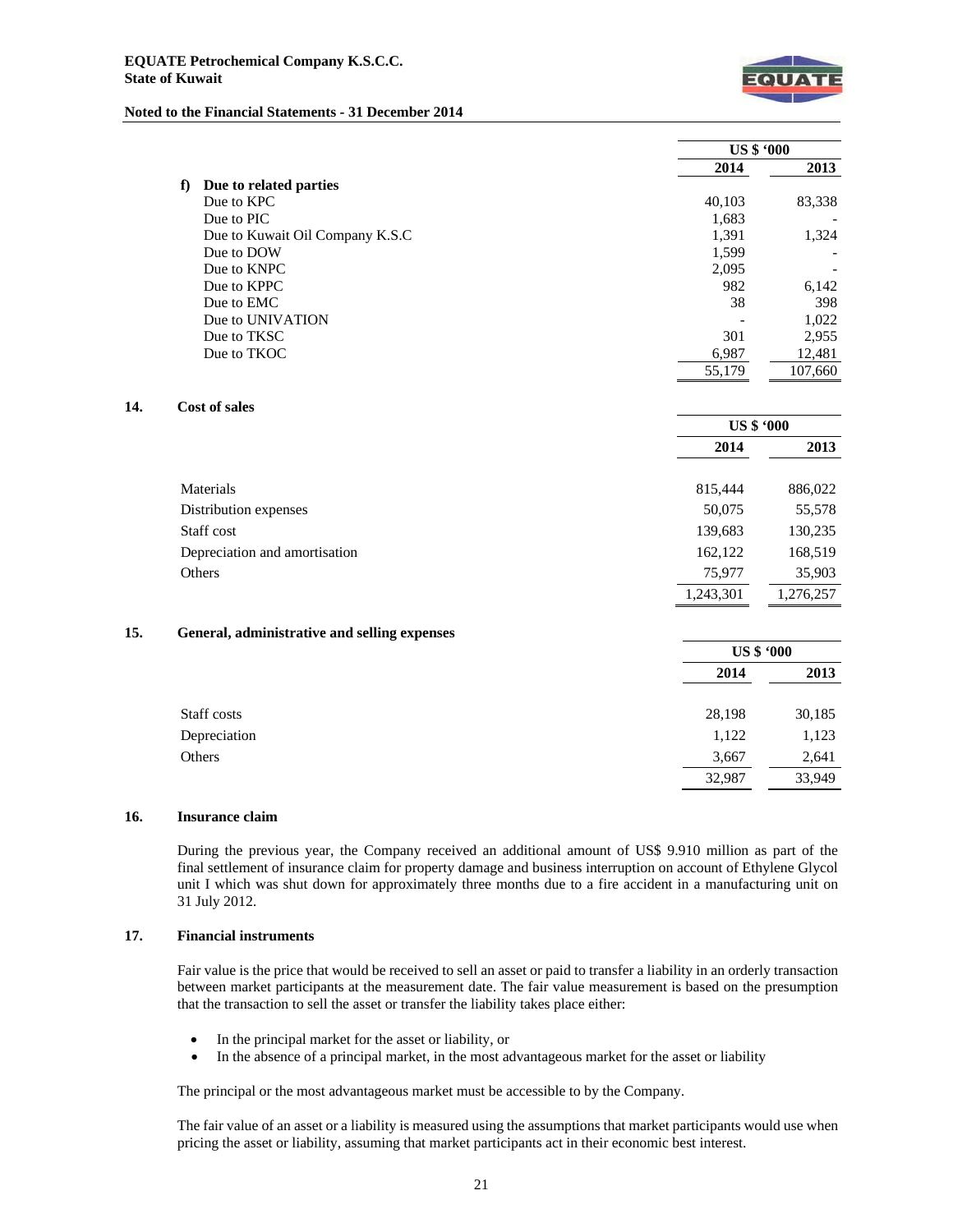

#### **Fair value hierarchy**

The Company uses the following hierarchy for determining and disclosing the fair values of financial instruments by valuation technique:

- Quoted prices (unadjusted) in active markets for identical assets or liabilities (level 1)
- Inputs other than quoted prices included within level 1 that are observable for the asset or liability, either directly (that is, as prices) or indirectly (that is, derived from prices) (level 2).
- Inputs for the asset or liability that are not based on observable market data (that is, unobservable inputs) (level 3)

The level in the fair value hierarchy within which the fair value measurement is categorised in its entirety is determined on the basis of the lowest level input that is significant to the fair value measurement in its entirety. For this purpose, the significance of an input is assessed against the fair value measurement in its entirety. If a fair value measurement uses observable inputs that require significant adjustment based on unobservable inputs, that measurement is a level 3 measurement.

For financial instruments carried at amortized cost, fair values are not materially different from their carrying values and are used only for disclosure purpose. Fair value of such financial instruments are classified under level 3 determined based on discounted cash flow basis, with most significant inputs being the discount rate that reflects the credit risk of counterparties.

#### **Financial risk factors**

The Company has exposure to the following risks from its use of financial instruments:

- credit risk
- liquidity risk
- market risk

This note presents information about the Company's exposure to each of the above risks, the Company's objectives, policies and processes for measuring and managing risk, and the Company's management of capital. Further quantitative disclosures are included throughout these financial statements.

#### **Risk management framework**

The Board of Directors has overall responsibility for the establishment and oversight of the Company's risk management framework. The Board has established the Finance Committee, which is responsible for developing and monitoring the Company's risk management policies. The Committee reports regularly to the Board of Directors on its activities.

The Audit Committee oversees how management monitors compliance with the Company's risk management policies and procedures, and reviews the adequacy of the risk management framework in relation to the risks faced by the Company. The Audit Committee is assisted in its oversight role by Internal Audit. Internal Audit undertakes both regular and ad hoc reviews of risk management controls and procedures, the results of which are reported to the Audit Committee.

The Company's Corporate Treasury function provides services to the business, co-ordinates access to domestic and international financial markets, monitors and manages the financial risks relating to the operations of the Company through internal risk reports which analyse exposures by degree and magnitude of risks. These risks include market risk (including currency risk and interest rate risk), credit risk and liquidity risk.

#### **Credit risk**

Credit risk refers to the risk that counterparty will default on its contractual obligations resulting in financial loss to the Company. The Company has adopted a policy of only dealing with creditworthy counterparties and obtaining sufficient collateral, where appropriate, as a means of mitigating the risk of financial loss from defaults. The Company only transacts with entities that are rated the equivalent of investment grade and above. This information is supplied by independent rating agencies where available and, if not available, the Company uses other publicly available financial information and its own trading records to rate its major customers. The Company's exposure to and the credit ratings of its counterparties are continuously monitored and the aggregate value of transactions concluded is spread amongst approved counterparties. Credit exposure is controlled by counterparty limits that are reviewed and approved by the management annually.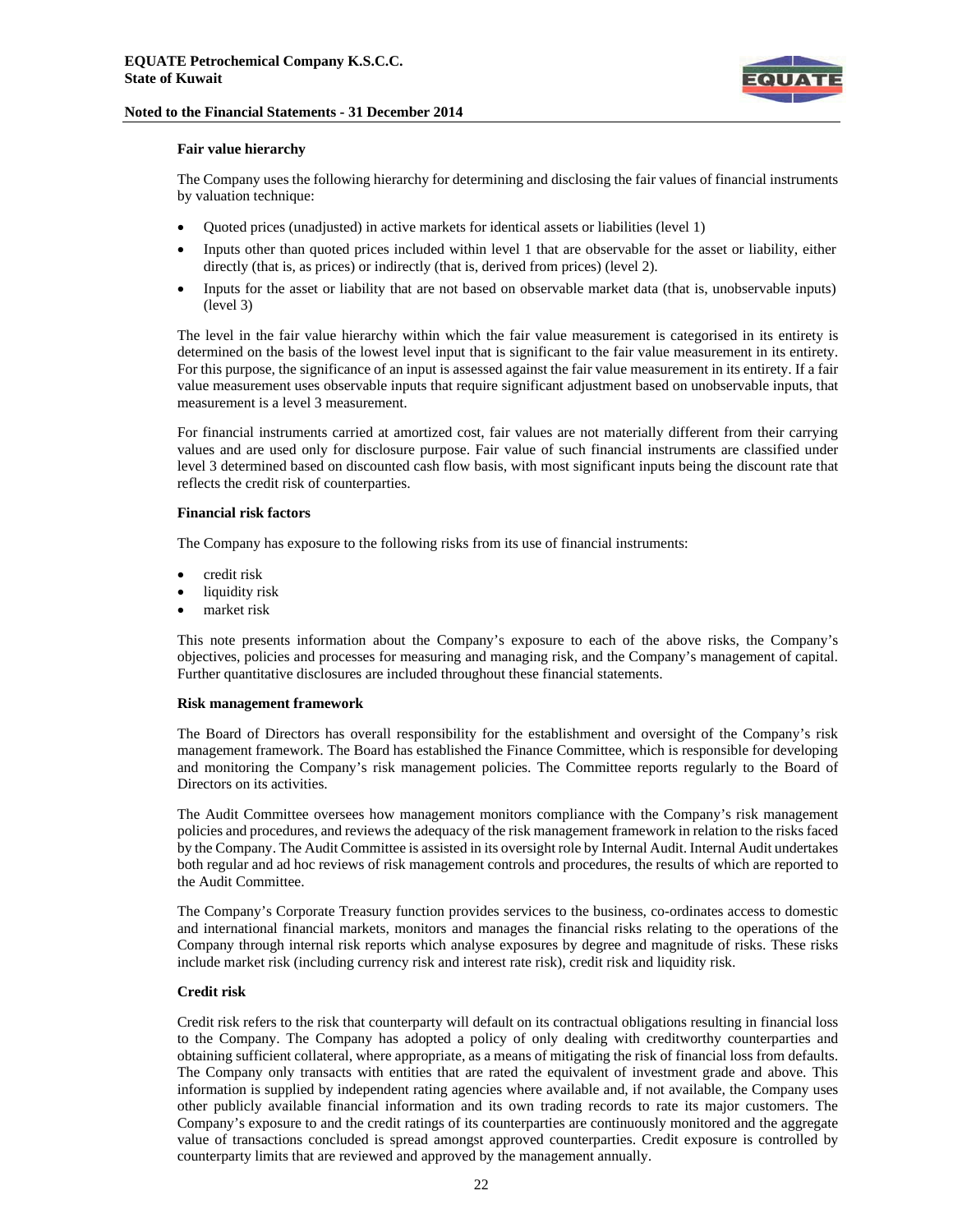

Trade receivables consist of a large number of customers, spread across diverse industries and geographical areas. Ongoing credit evaluation is performed on the financial condition of trade receivables.

The Company has significant credit risk exposure to banks. The credit risk on liquid funds is limited because the counterparties are banks with high credit-ratings assigned by international credit-rating agencies.

#### *Exposure to credit risk*

The carrying amount of following financial assets represents the maximum credit exposure of the Company:

|                          | <b>US \$ '000</b> |           |
|--------------------------|-------------------|-----------|
|                          | 2014              | 2013      |
| <b>Bank</b> balances     | 809,261           | 979,376   |
| Trade receivables        | 127,572           | 180,669   |
| Due from related parties | 142,315           | 180,165   |
| Loans to related parties | 1,083,594         | 1,248,004 |
| Other receivables        | 16.978            | 14,358    |

The average credit period on sales is 60 days except for some customers where a longer credit period has been approved. The average age of these receivables is 58 days (2013: 59 days). The Company has provided fully for all receivables over 120 days because historical experience is that, such receivables past due beyond 120 days are generally not recoverable. Trade receivables between 60 days and 120 days are provided for based on estimated irrecoverable amounts from the sale of goods, determined by reference to past default experience and historical data of payment statistics.

As at 31 December 2014, cash and bank balances, trade receivables of US\$ 127.572 million (2013: US\$ 180.475 million) were not past due.

Included in the Company's trade receivables balance are debtors with a carrying amount of US\$ NIL million (2013: US\$ 0.194 million) which are past due at the reporting date for which the Company has not provided for as there has not been a significant change in credit quality of the debtors and the amounts are still considered recoverable by the management.

As at the reporting date, there are no collateral held by the Company against the trade receivables.

#### Ageing of past due but not impaired

| <b>US \$ '000</b> |
|-------------------|
| 2014              |
| -                 |
|                   |

In determining the recoverability of a trade receivable, the Company considers any change in the credit quality of the trade receivable from the date credit was initially granted up to the reporting date. The concentration of credit risk is limited due to the customer base being large and unrelated. Accordingly, the management believes that there is no further credit provision required in excess of the allowance for doubtful debts.

There was no movement in the allowance for doubtful debts during the current year.

There are no single third party customer accounts in excess of 5% of the Company's sales for the year ended 31 December 2013. The maximum exposure to credit risk for trade receivables at the reporting date by geographic region was:

|                                                     | <b>US \$ '000</b> |         |
|-----------------------------------------------------|-------------------|---------|
|                                                     | 2014              | 2013    |
| Domestic & Gulf Cooperation Council countries (GCC) | 19.422            | 40,557  |
| Asia                                                | 72,271            | 109,020 |
| Europe                                              | 3.197             | 17,319  |
| Other regions                                       | 32,682            | 13,773  |
|                                                     | 127,572           | 180,669 |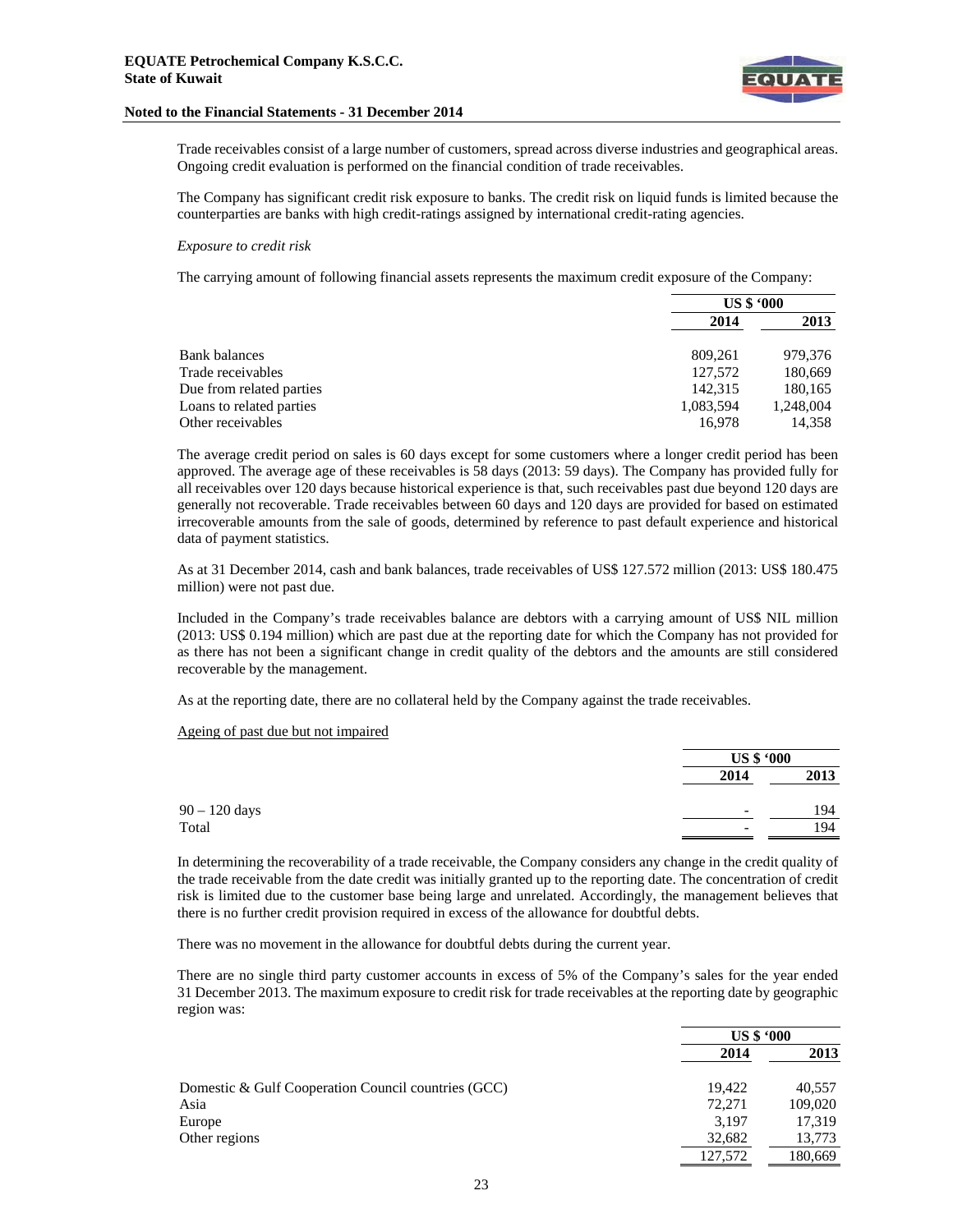

The table below shows the balance of 6 major counterparties including related parties with maximum exposure to credit risk (related to trade) at the reporting date:

| 31 December 2014<br><b>Counterparty</b> | Location | <b>Carrying amount</b>               |  |  |
|-----------------------------------------|----------|--------------------------------------|--|--|
|                                         |          | (US\$'000)                           |  |  |
| ME Global International FZE             | Dubai    | 52,711                               |  |  |
| Rakha Al Khaleej International          | Dubai    | 10,941                               |  |  |
| Polymed Trading FZE                     | Dubai    | 7,885                                |  |  |
| Shanghai Beston Plastics Co., Ltd.      | China    | 7,458                                |  |  |
| Canyou Company Ltd                      | China    | 5,136                                |  |  |
| Tricon Dry Chemical, LLC                | Turkey   | 4,345                                |  |  |
| Thong Guan Plastic and Paper            | Malaysia | 3,904                                |  |  |
| 31 December 2013                        |          |                                      |  |  |
| <b>Counterparty</b>                     | Location | <b>Carrying amount</b><br>(US\$'000) |  |  |
| ME Global International FZE             | Dubai    | 98,903                               |  |  |
| Rakha Al Khaleej International          | Dubai    | 14,723                               |  |  |
| Canyou Company Ltd                      | China    | 11,263                               |  |  |
| Shanghai Beston Plastics Co., Ltd.      | China    | 9,578                                |  |  |
| Polymed Trading FZE                     | Dubai    | 7,872                                |  |  |
| Fuzhou Xinfu Petrochemical Co. Ltd.     | China    | 5,131                                |  |  |
| Tricon Dry Chemical, LLC                | Turkey   | 4,793                                |  |  |

#### **Liquidity risk**

Liquidity risk is the risk that the Company will not be able to meet its financial obligations as they fall due. The Company's approach to managing liquidity is to ensure, as far as possible, that it will always have sufficient liquidity to meet its liabilities when due, under both normal and stressed conditions, without incurring unacceptable losses or risking damage to the Company's reputation.

Ultimate responsibility for liquidity risk management rests with the Board of Directors, which has built an appropriate liquidity risk management framework for the management of the Company's short, medium and longterm funding and liquidity management requirements. The Company manages liquidity risk by maintaining adequate reserves, banking facilities and reserve borrowing facilities, by continuously monitoring forecast and actual cash flows and matching the maturity profiles of financial assets and liabilities.

The table below analyses the Company's non-derivative financial liabilities based on the remaining period at the statement of financial position to the contractual maturity date. The amounts disclosed in the table are the contractual undiscounted cash flows. Balances due within 12 months approximate their carrying balances as the impact of discounting is not significant.

|                                | <b>US \$ '000</b> |                  |                |                              |              |           |
|--------------------------------|-------------------|------------------|----------------|------------------------------|--------------|-----------|
|                                | <b>Less than</b>  | <b>Between 1</b> | <b>Between</b> | Over                         |              | Carrying  |
|                                | 1 year            | and 2 years      | 2 and 5 years  | 5 years                      | <b>Total</b> | amount    |
| As at 31 December 2014         |                   |                  |                |                              |              |           |
| Trade payables                 | 58,051            |                  |                |                              | 58,051       | 58,051    |
| Due to related parties         | 55,179            |                  |                | $\qquad \qquad \blacksquare$ | 55,179       | 55,179    |
| Accruals and other liabilities | 225,715           |                  |                |                              | 225,715      | 225,715   |
| Loans and borrowings           | 360,709           | 220,530          | 726,195        | 127,839                      | 1,435,273    | 1,408,419 |
| <b>Total</b>                   | 699,654           | 220,530          | 726,195        | 127,839                      | 1,774,218    | 1,747,364 |
| As at 31 December 2013         |                   |                  |                |                              |              |           |
| Trade payables                 | 30,490            |                  |                | $\qquad \qquad \blacksquare$ | 30,490       | 30,490    |
| Due to related parties         | 107,660           |                  |                | $\qquad \qquad \blacksquare$ | 107,660      | 107,660   |
| Accruals and other liabilities | 150,717           |                  |                |                              | 150,717      | 150,717   |
| Loans and borrowings           | 351,421           | 210,676          | 694.194        | 380.645                      | 1,636,936    | 1,599,262 |
| <b>Total</b>                   | 640.288           | 210.676          | 694.194        | 380.645                      | 1.925.803    | 1,888,129 |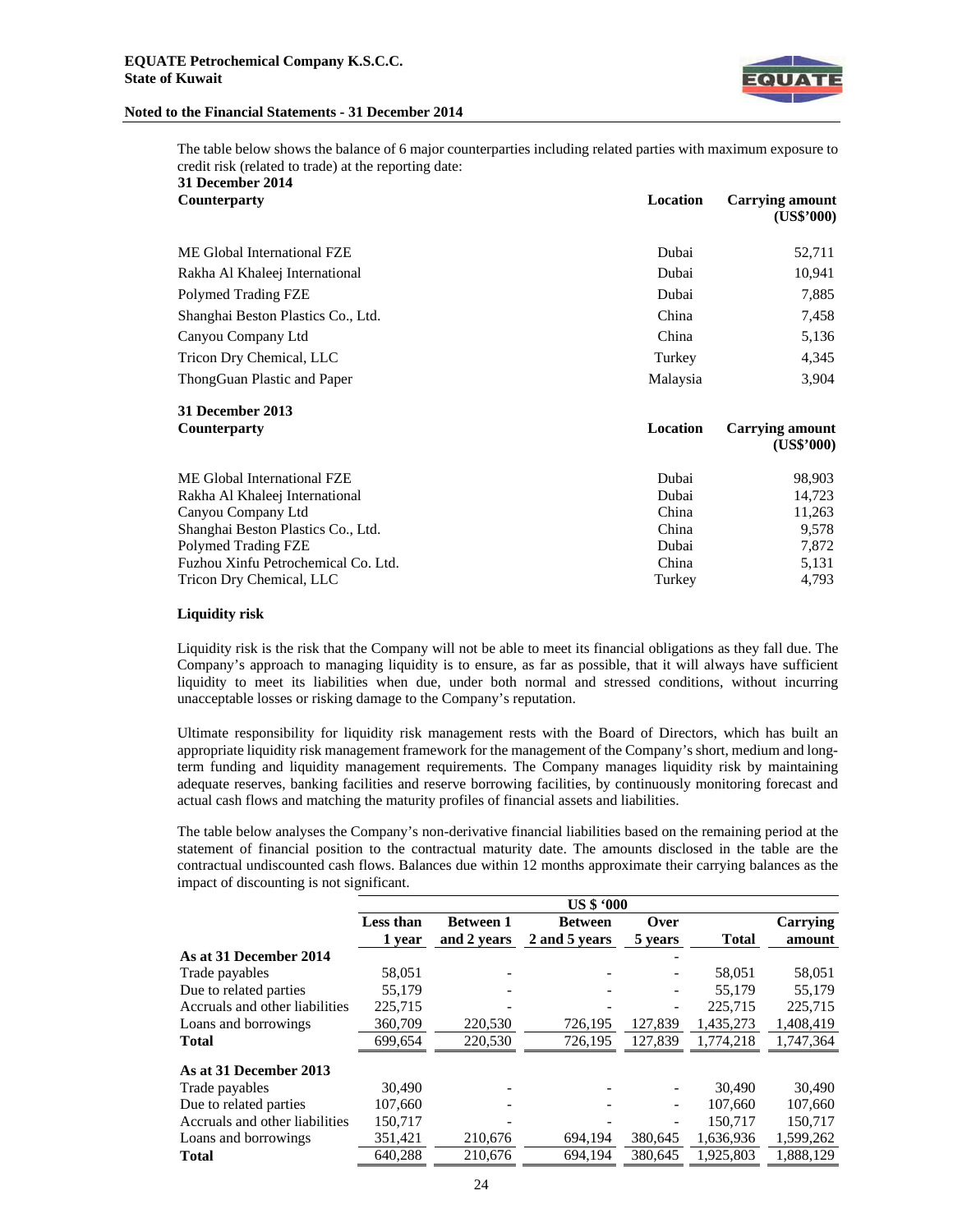

#### **Market risk**

Market risk is the risk that changes in market prices, such as foreign exchange rates, interest rates and equity prices will affect the Company's income or the value of its holdings of financial instruments. The objective of market risk management is to manage and control market risk exposures within acceptable parameters, while optimising the return.

The Company's activities expose it primarily to the financial risks of changes in foreign currency exchange rates and interest rates.

#### **Foreign currency risk**

The Company undertakes certain transactions denominated in foreign currencies. Hence, exposures to exchange rate fluctuations arise. Foreign currency exposures are managed within approved policy parameters utilizing forward foreign exchange contracts. At the statement of financial position date, the Company had forward exchange contracts to buy and sell foreign currencies. As at 31 December 2014, the Company had following net notional forward exchange contracts (off balance sheet exposure):

| <b>US \$ '000</b>        |         |
|--------------------------|---------|
| 2014                     | 2013    |
|                          |         |
| $\overline{\phantom{0}}$ | 44,112  |
| 273, 196                 | 373,723 |
|                          |         |
| 10,938                   | 87,479  |
| -                        | 198,511 |
|                          |         |

The fair value of these forward exchange contracts was not significant at 31 December 2014. These contracts mature within one month from the statement of financial position date.

The Company's on balance sheet exposure to foreign currency denominated monetary assets and monetary liabilities at the reporting date are as follows:

| 31 December 2014 (US\$'000) | Euro   | Kuwaiti Dinar | <b>Other</b> |
|-----------------------------|--------|---------------|--------------|
| Assets                      | 16,637 | 18,372        | 11,850       |
| Liabilities                 | (653)  | (392, 490)    | (83)         |
| Net exposure                | 15,984 | (374, 118)    | 11,767       |
| 31 December 2013 (US\$'000) | Euro   | Kuwaiti Dinar | <b>Other</b> |
| Assets                      |        |               |              |
|                             | 39,541 | 37,795        | 5,224        |
| Liabilities                 | (263)  | (357,311)     | (70)         |

The following exchange rates were applied to translate the monetary assets and liabilities at 31 December 2014:

| (US\$)        | <b>Reporting date</b><br>Mid-spot rate |       |
|---------------|----------------------------------------|-------|
|               | 2014                                   | 2013  |
| Euro          | 0.823                                  | 0.727 |
| Kuwaiti Dinar | 0.293                                  | 0.282 |

*Foreign currency sensitivity analysis* 

As at 31 December 2014, if the US\$ had weakened/strengthened by 5% against the Euro and Kuwaiti Dinar with all other variables held constant, profit for the year would have been lower/higher by US\$ 17.897 million (2013: US\$ 14.012 million).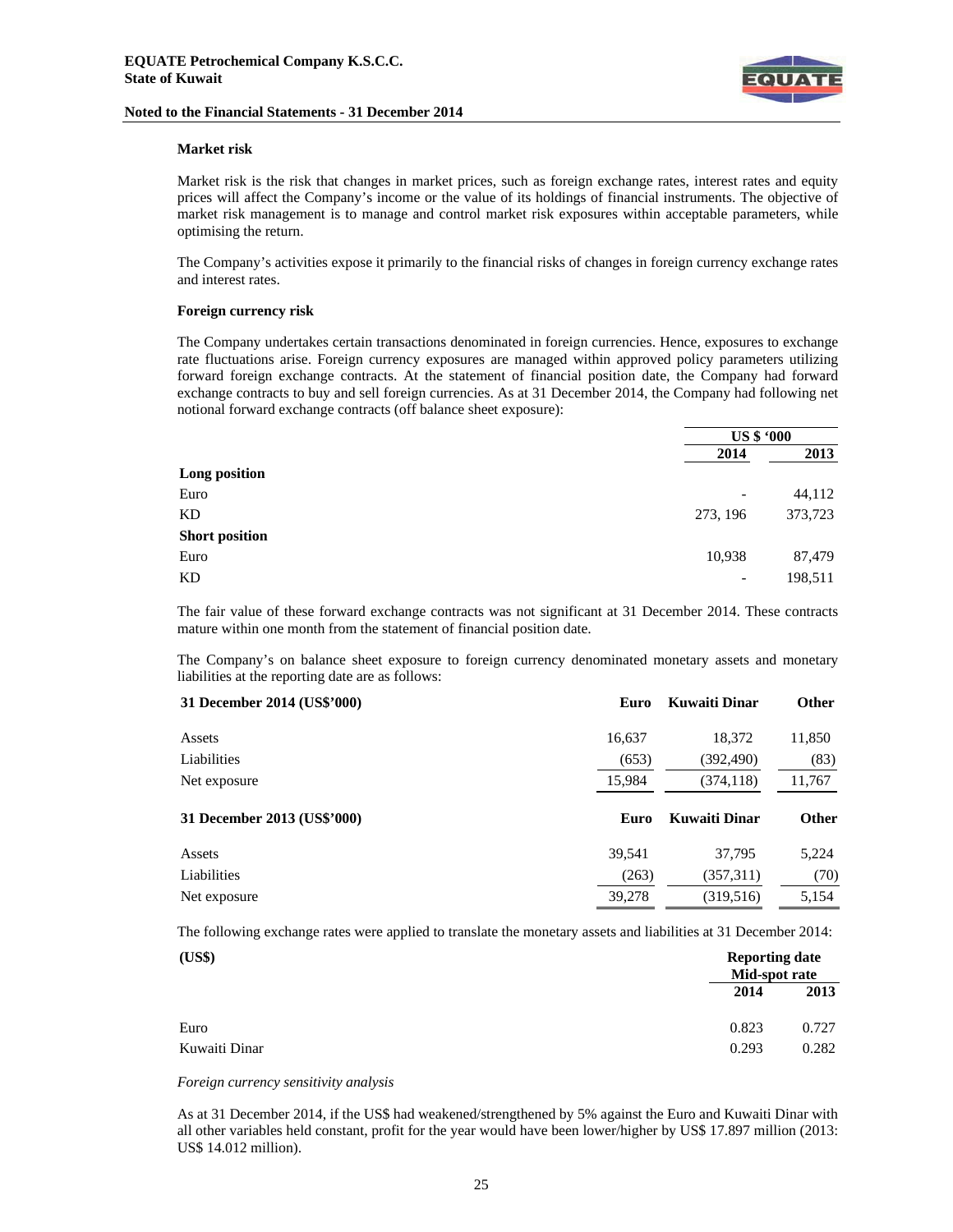

#### **Interest rate risk**

The Company is exposed to interest rate risk as it borrows and places funds.

#### *Interest rate sensitivity analysis*

At 31 December 2014, if interest rates on US\$ denominated borrowings had been 100 basis points higher/lower with all other variables held constant, profit for the year would have been US\$ 0.346 million (2013: US\$ 0.373 million) lower/higher, mainly as a result of higher/lower interest expense on floating rate borrowings.

The Company's exposure to interest rates on financial assets and financial liabilities are disclosed in Notes 7, 9 and 13 to the financial statements.

#### **Determination of fair values**

Fair value is the price that would be received to sell an asset or paid to transfer a liability in an orderly transaction between market participants at the measurement date. Underlying the definition of fair value is the presumption that the Company is a going concern without any intention, or need, to liquidate, curtail materially the scale of its operations or undertake a transaction on adverse terms.

The fair value of financial assets and financial liabilities (excluding derivative instruments) is determined in accordance with generally accepted pricing models based on discounted cash flow analysis using prices from observable current market transactions. The fair value of forward exchange contracts is estimated by discounting the difference between the contractual forward price and the current forward price for the residual maturity of the contract using a risk-free interest rate.

The fair values of financial assets and liabilities, together with the currency amounts shown in the statement of financial position, are as follows:

|                                                 | 2014       |                   |           | 2013              |
|-------------------------------------------------|------------|-------------------|-----------|-------------------|
|                                                 | Carrying   | Fair              | Carrying  |                   |
|                                                 | amount     | value             | amount    | <b>Fair value</b> |
|                                                 | (US\$'000) |                   |           | (US\$'000)        |
| <b>Financial assets</b>                         |            |                   |           |                   |
| Cash and bank balances                          | 809,380    | 809,380           | 979,465   | 979,465           |
| Trade receivables                               | 127,572    | 127,572           | 180,669   | 180,669           |
| Due from related parties                        | 142,315    | 142,315           | 180,165   | 180,165           |
| Non-current portion of loans to related parties | 909,924    | 909,924           | 1,083,594 | 1,083,594         |
| Current portion of loans to related parties     | 173,670    | 173,670           | 164,410   | 164,410           |
| Other receivable                                | 16,978     | 16,978            | 14,358    | 14,358            |
| <b>Total</b>                                    | 2,179,839  | 2,179,839         | 2,602,661 | 2,602,661         |
|                                                 |            | <b>US \$ '000</b> |           |                   |
|                                                 | Carrying   | Fair              | Carrying  |                   |
|                                                 | amount     | value             | amount    | Fair value        |
|                                                 | 2014       |                   |           | 2013              |
| <b>Financial liabilities</b>                    |            |                   |           |                   |
| Trade payables                                  | 58,051     | 58,051            | 30,490    | 30,490            |
| Due to related parties                          | 55,179     | 55,179            | 107,660   | 107,660           |
| Accruals and other liabilities                  | 225,715    | 225,715           | 150,717   | 150,717           |
| Non-current portion of loans and borrowings     | 1,056,239  | 1,056,239         | 1,257,861 | 1,257,861         |
| Current portion of loans and borrowings         | 352,180    | 352,180           | 341,400   | 341,400           |
| <b>Total</b>                                    | 1,747,364  | 1,747,364         | 1,888,128 | 1,888,128         |